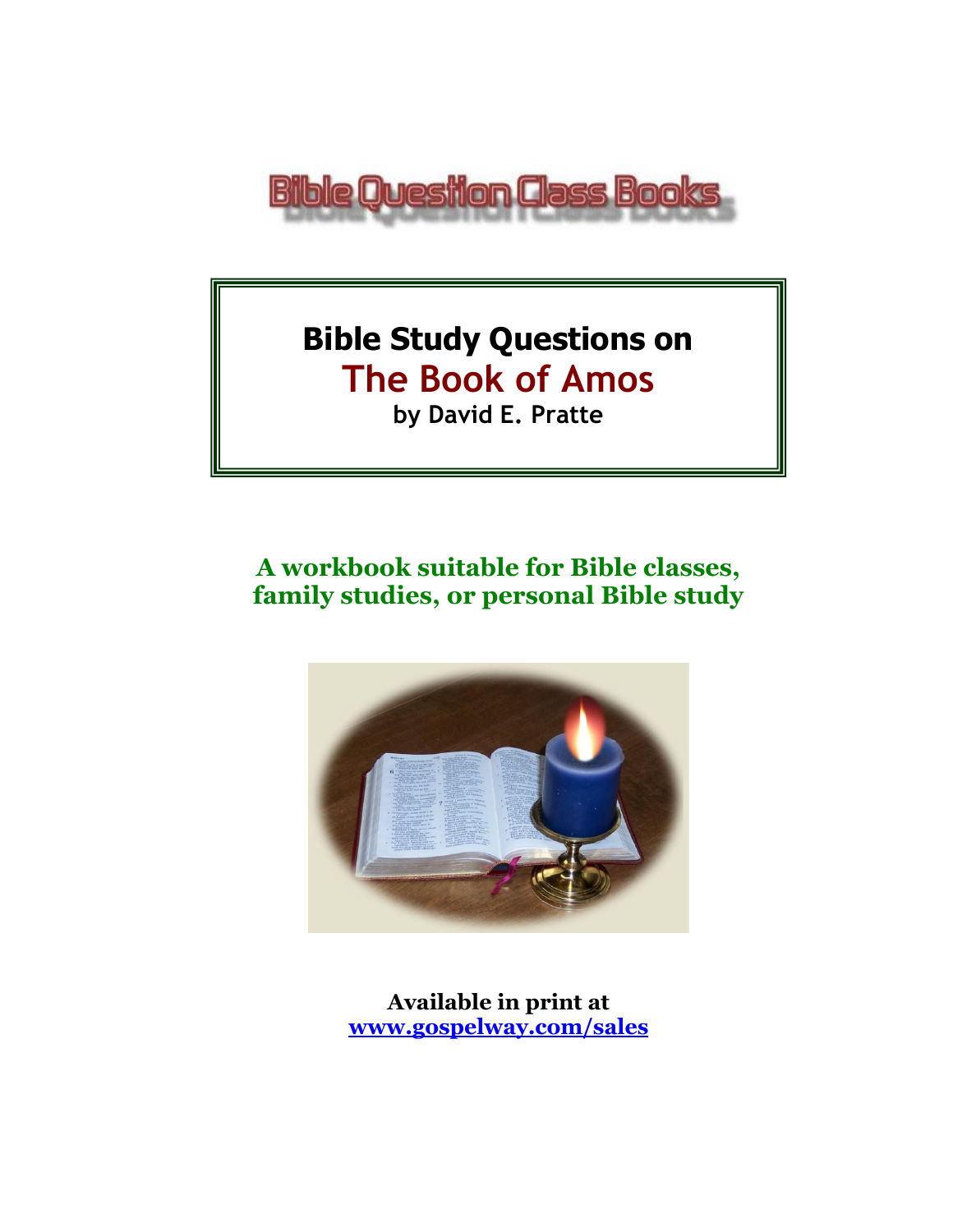#### *Bible Study Questions on the Book of Amos: A workbook suitable for Bible classes, family studies, or personal Bible study*

© Copyright David E. Pratte, 2019 All rights reserved

ISBN-

**Printed books, booklets, and tracts available at [www.gospelway.com/sales](https://www.gospelway.com/sales) Free Bible study articles online at [www.gospelway.com](http://www.gospelway.com/) Free Bible courses online at [www.biblestudylessons.com](http://www.biblestudylessons.com/) Free class books at [www.biblestudylessons.com/classbooks](http://www.biblestudylessons.com/classbooks) Free commentaries on Bible books at [www.biblestudylessons.com/commentary](https://www.biblestudylessons.com/commentary) Contact the author at [www.gospelway.com/comments](http://www.gospelway.com/comments)**

**Note carefully: No teaching in any of our materials is intended or should ever be construed to justify or to in any way incite or encourage personal vengeance or physical violence against any person.**

### **"He who glories, let him glory in the Lord" – 1 Corinthians 1:31**

### **Front Page Photo**

Scripture quotations are generally from the New King James Version (NKJV), copyright 1982, 1988 by Thomas Nelson, Inc. used by permission. All rights reserved.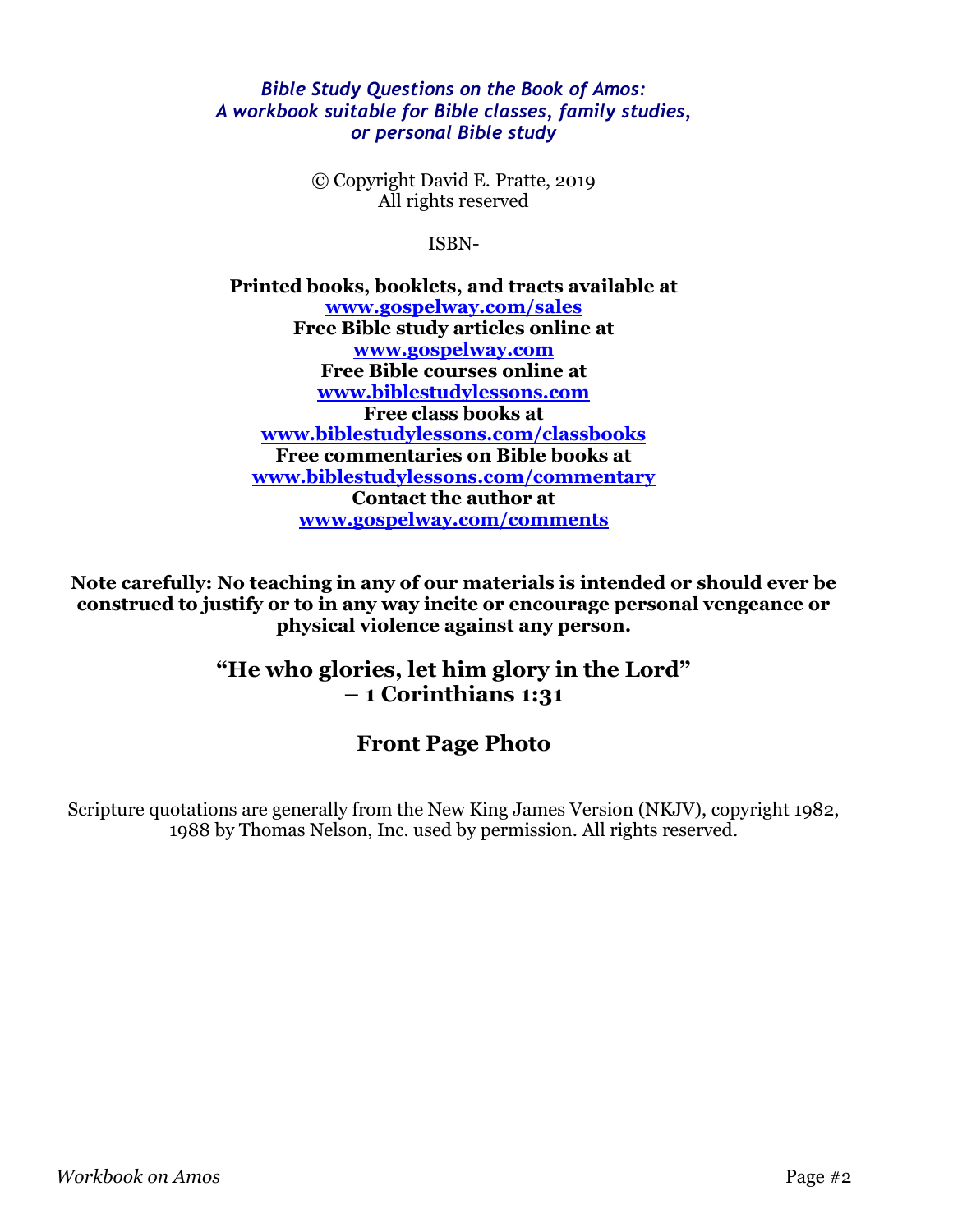### **Other Books by the Author**

#### **Topical Bible Studies**

*Growing a Godly Marriage & Raising Godly Children Why Believe in God, Jesus, and the Bible? (evidences) The God of the Bible (study of the Father, Son, and Holy Spirit) Grace, Faith, and Obedience: The Gospel or Calvinism? Kingdom of Christ: Future Millennium or Present Spiritual Reign? Do Not Sin Against the Child: Abortion, Unborn Life, & the Bible True Words of God: Bible Inspiration and Preservation*

#### **Commentaries on Bible Books**

*Genesis Joshua and Ruth Judges 1 Samuel 2 Samuel Ezra, Nehemiah, and Esther Job Proverbs Gospel of Mark* 

*Gospel of John Acts Romans Ephesians Philippians and Colossians Hebrews James and Jude 1 & 2 Peter*

#### **Bible Question Class Books**

*Genesis Joshua and Ruth Judges 1 Samuel 2 Samuel Ezra, Nehemiah, and Esther Job Proverbs Ecclesiastes Isaiah Gospel of Matthew Gospel of Mark*

*Gospel of Luke Gospel of John Acts Romans 1 Corinthians 2 Corinthians and Galatians Ephesians and Philippians Colossians, 1&2 Thessalonians 1 & 2 Timothy, Titus, Philemon Hebrews General Epistles (James - Jude) Revelation*

#### **Workbooks with Study Notes**

*Jesus Is Lord: Workbook on the Fundamentals of the Gospel of Christ Following Jesus: Workbook on Discipleship God's Eternal Purpose in Christ: Workbook on the Theme of the Bible*

*The Family Reading Booklist*

#### **Visit our website at [www.gospelway.com/sales](https://www.gospelway.com/sales) to see a current list of books in print.**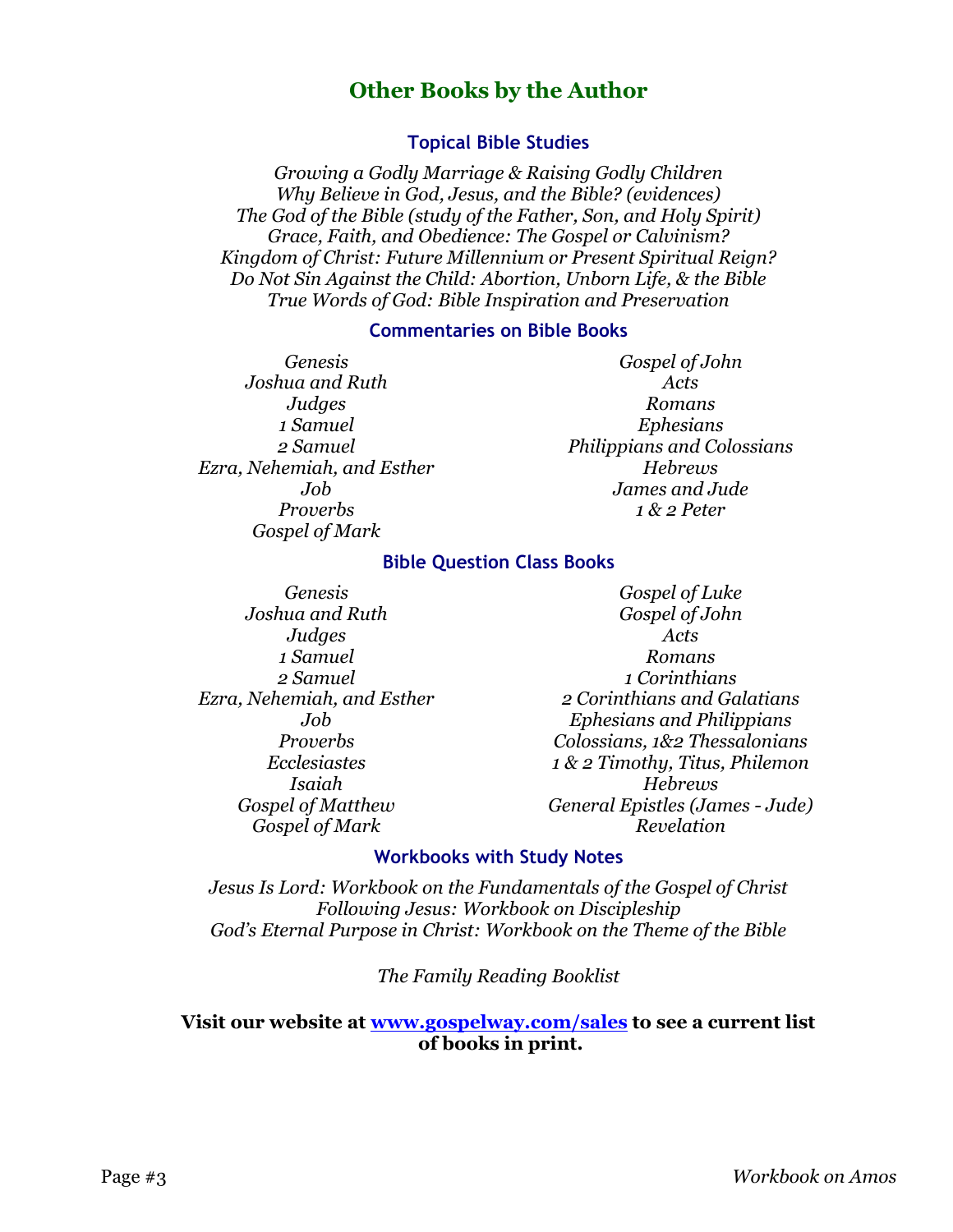### **Bible Study Questions on the Book of Amos**

Introduction:

This workbook was designed for Bible class study, family study, or personal study. The class book is suitable for teens and up. The questions contain minimal human commentary, but instead urge students to study to understand Scripture.

Enough questions are included for teachers to assign as many questions as they want for each study session. Studies may proceed at whatever speed and depth will best accomplish the needs of the students.

Questions labeled "think" are intended to encourage students to apply what they have learned. When questions refer to a map, students should consult maps in a Bible dictionary or similar reference work or in the back of their Bibles. (Note: My abbreviation "*b/c/v*" means "book, chapter, and verse.")

For class instruction, I urge teachers to assign the questions as homework so students come to class prepared. Then let class time consist of *discussion* that focuses on the Scriptures themselves. Let the teacher use other Scriptures, questions, applications, and comments to promote productive discussion, not just reading the questions to see whether they were answered "correctly." Please, do *not* let the class period consist primarily of the following: "Joe, will you answer number 1?" "Sue, what about number 2?" Etc.

I also urge students to emphasize the *Bible* teaching. Please, do not become bogged down over "What did the author mean by question #5?" My meaning is relatively unimportant. The issue is what the Bible says. Concentrate on the meaning and applications of Scripture. If a question helps promote Bible understanding, stay with it. If it becomes unproductive, move on.

The questions are not intended just to help students understand the Scriptures. They are also designed to help students learn good principles of Bible study. Good Bible study requires defining the meaning of keywords, studying parallel passages, explaining the meaning of the text clearly, making applications, and defending the truth as well as exposing religious error. I have included questions to encourage students to practice all these study principles.

Finally, I encourage plain applications of the principles studied. God's word is written so souls may please God and have eternal life. Please study it with the respect and devotion it deserves!

For whatever good this material achieves, to God be the glory.

#### **Bible study commentary and notes to accompany this and other of our workbooks are available at [www.gospelway.com/sales](https://www.gospelway.com/sales)**

© David E. Pratte, January 15, 2021

**Workbooks, commentaries, and topical studies for sale in print at [www.gospelway.com/sales](https://www.gospelway.com/sales)**

**To join our mailing list to be informed of new books or special sales, contact the author at [www.gospelway.com/comments](http://www.gospelway.com/comments)**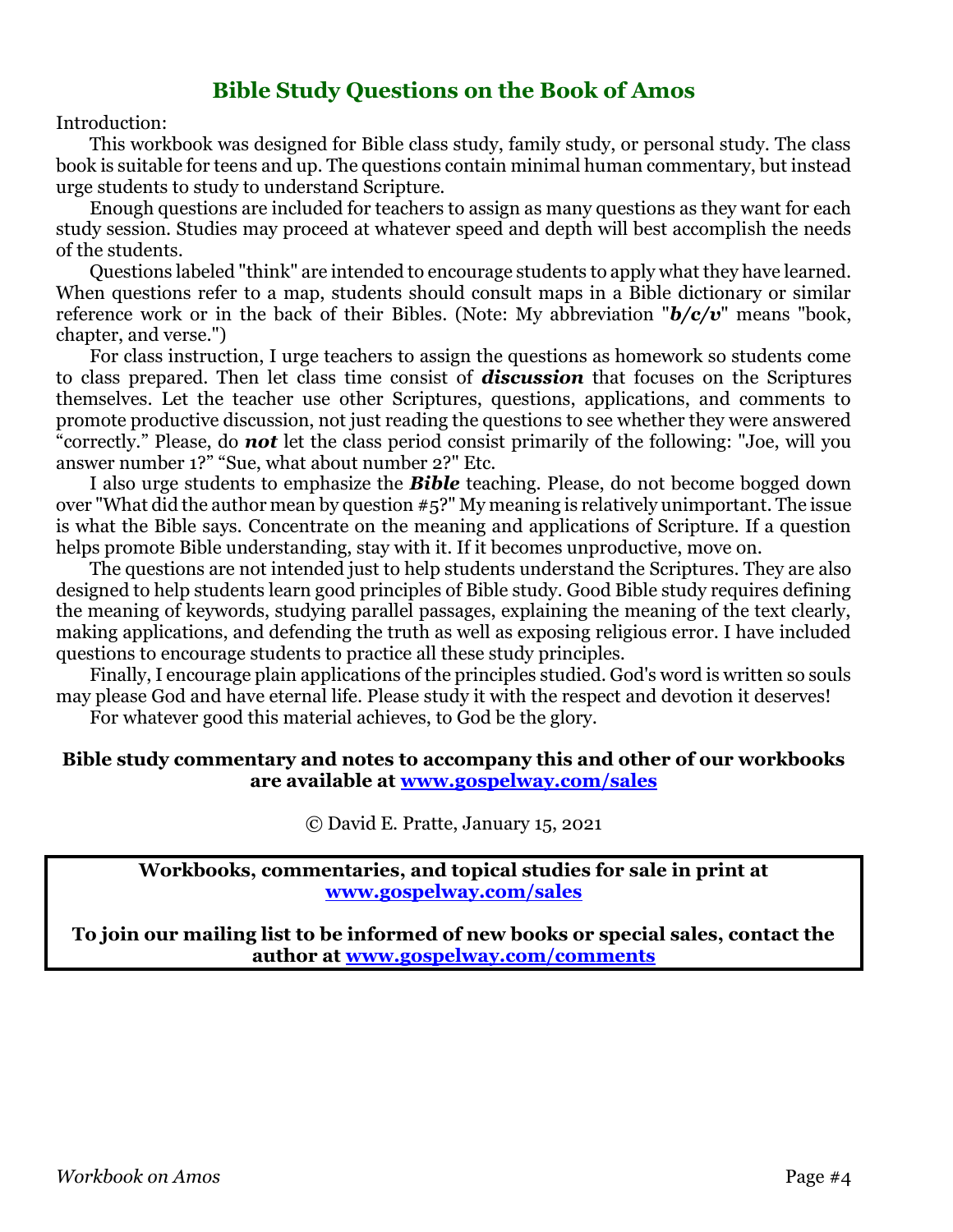Read Amos 1, then answer the following questions. If you need help, consult a Bible dictionary or similar reference work.

1. Who was the inspired author of the book – 1:1? What is told about his background?

2. Where are the writings of Amos mentioned outside his own book? What can we learn from this?

3. When did Amos prophesy? (Think: What other prophets wrote during this period?)

4. *Special Assignment:* Where does the Bible record the reign of these kings?

5. *Special Assignment:* Describe what you can learn about the Jeroboam mentioned in verse 1 (note that this is Jeroboam son of Joash).

6. Skim the book of Amos and summarize its theme.

7. How did the author claim inspiration – 1:2? How is God's message described? (Think: What can you learn about Carmel?)

8. Describe in a sentence or two the contents of chapters 1 and 2.

9. About whom did Amos prophesy in 1:3-5? What was Damascus (see a *map*)?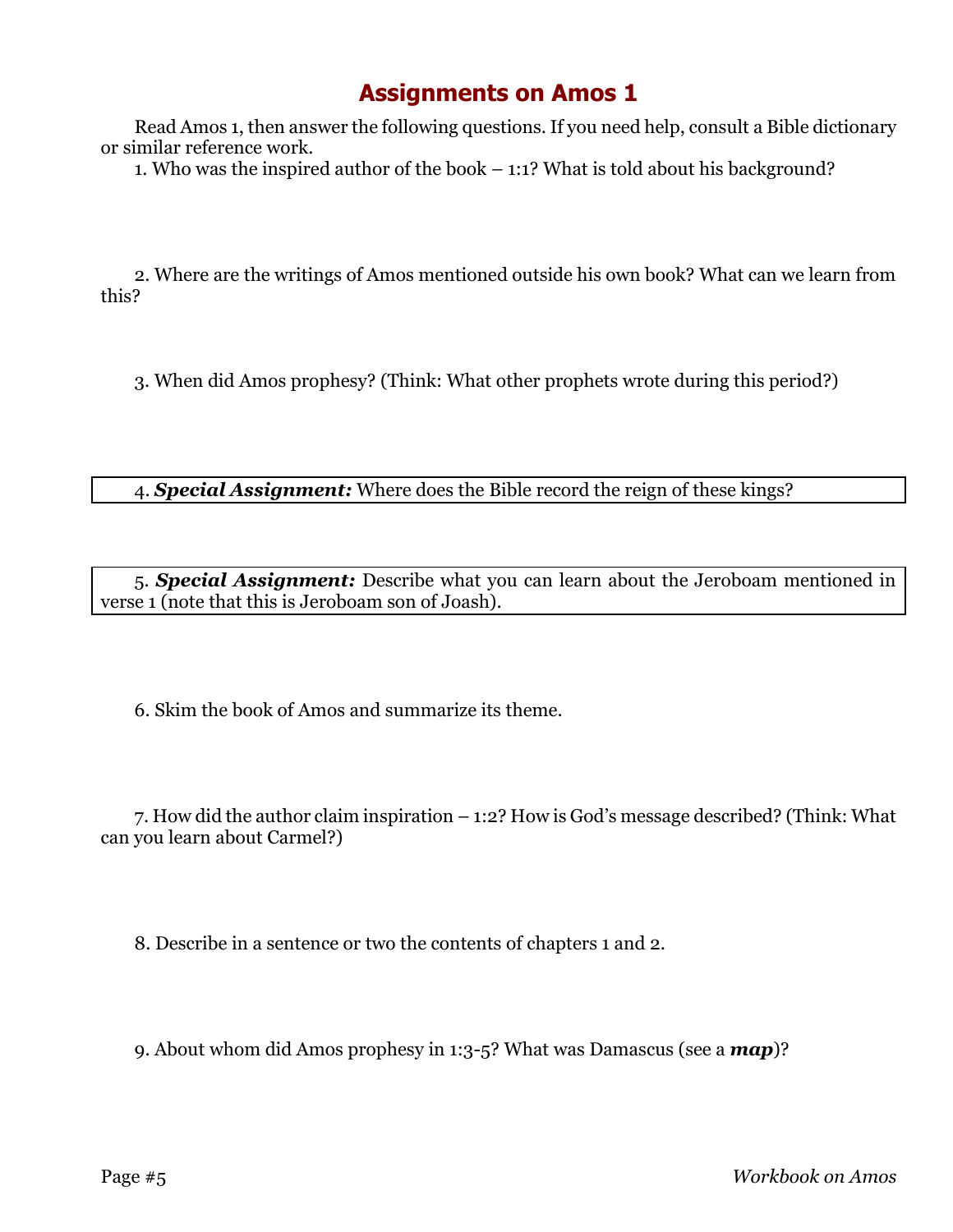10. Who were Hazael and Ben-Hadad? Give *b/c/v*.

11. What reason did God give for punishing this nation? Where is Gilead (see a *map*)?

12. How is the punishment described?

13. About whom did Amos prophesy in 1:6-8? What are Gaza, Ashdod, Ashkelon, and Ekron (see a *map*)?

14. What reason did God give for punishing this nation? What is Edom (see a *map*)?

15. Where else are these people mentioned in prophecy?

16. How is the punishment described?

17. About whom did Amos prophesy in 1:9,10 (see a *map*)?

18. What reason did God give for punishing them (see a *map*)?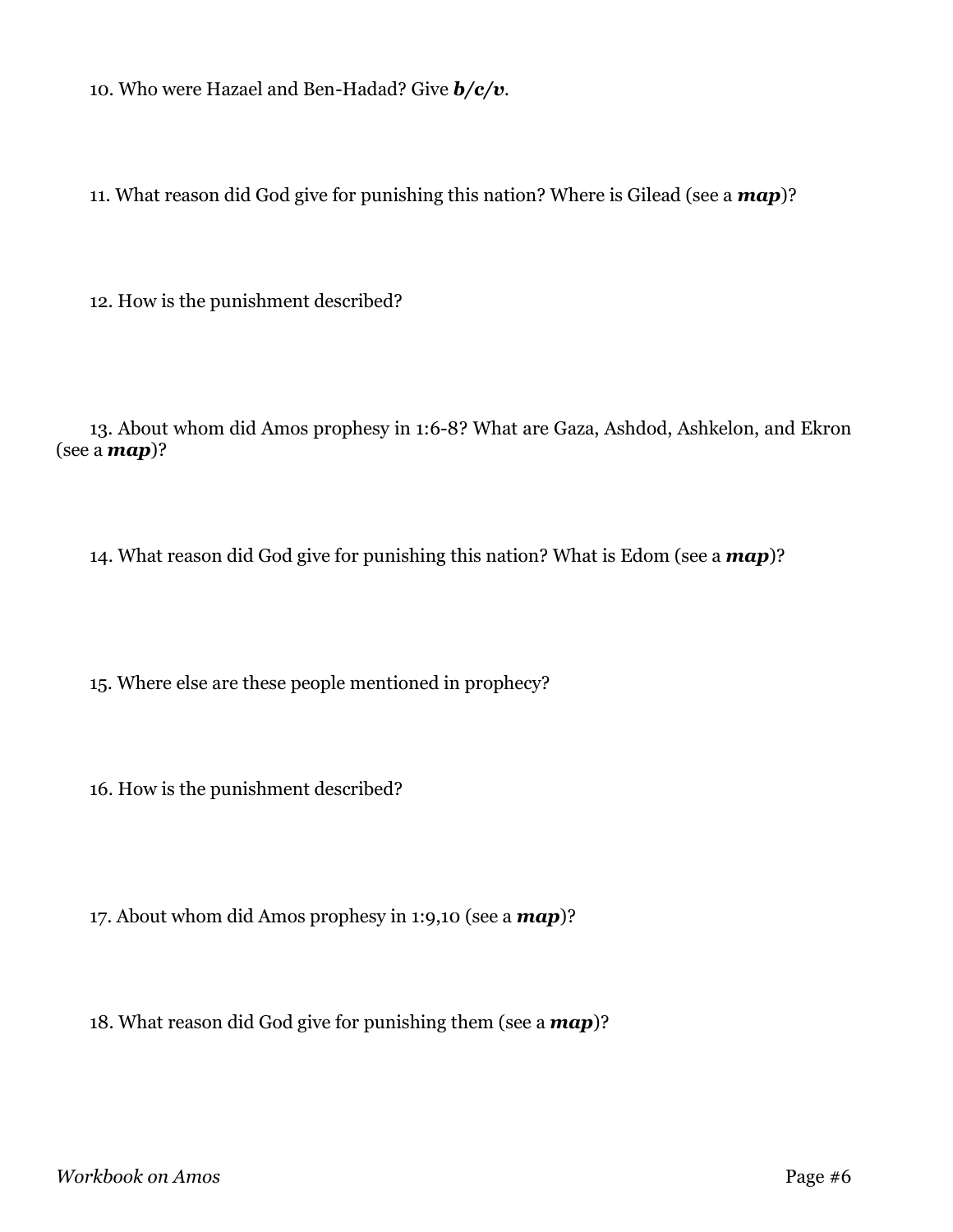19. Where else are these people mentioned in prophecy?

20. How is the punishment described?

21. About whom did Amos prophesy in 1:11,12? What are Teman and Bozrah (see *map*)?

22. What reason did God give for punishing them?

23. Where else are these people mentioned in prophecy?

24. How is the punishment described?

25. About whom did Amos prophesy in 1:13-15? What was Rabbah (see a *map*)?

26. What reason did God give for punishing them?

27. Where else are these people mentioned in prophecy?

28. How is the punishment described?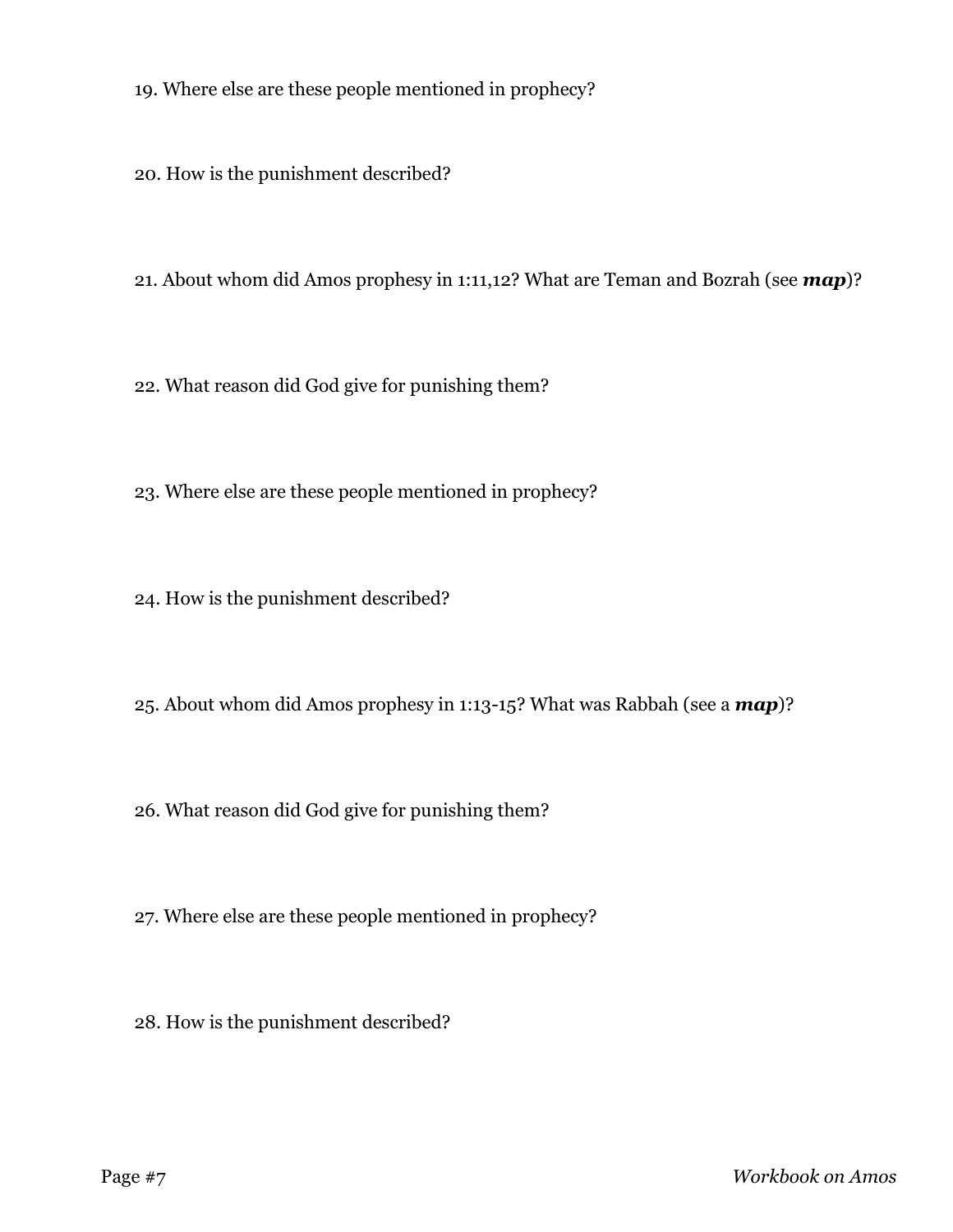Read Amos 2, then answer the following questions. 1. About whom did Amos prophesy in 2:1-3? What was Kerioth?

- 2. What reason did God give for punishing them?
- 3. Where else are these people mentioned in prophecy?
- 4. How is their punishment described?
- 5. About whom did Amos prophesy in 2:4.5?
- 6. What reason did God give for punishing them?

7. How is their punishment described? (Think: Why might Israel have begun at this point to be concerned about the prophecy?)

8. About whom did Amos prophesy in 2:6-8?

9. Special Assignment: List and explain least four reasons God gave for punishing them.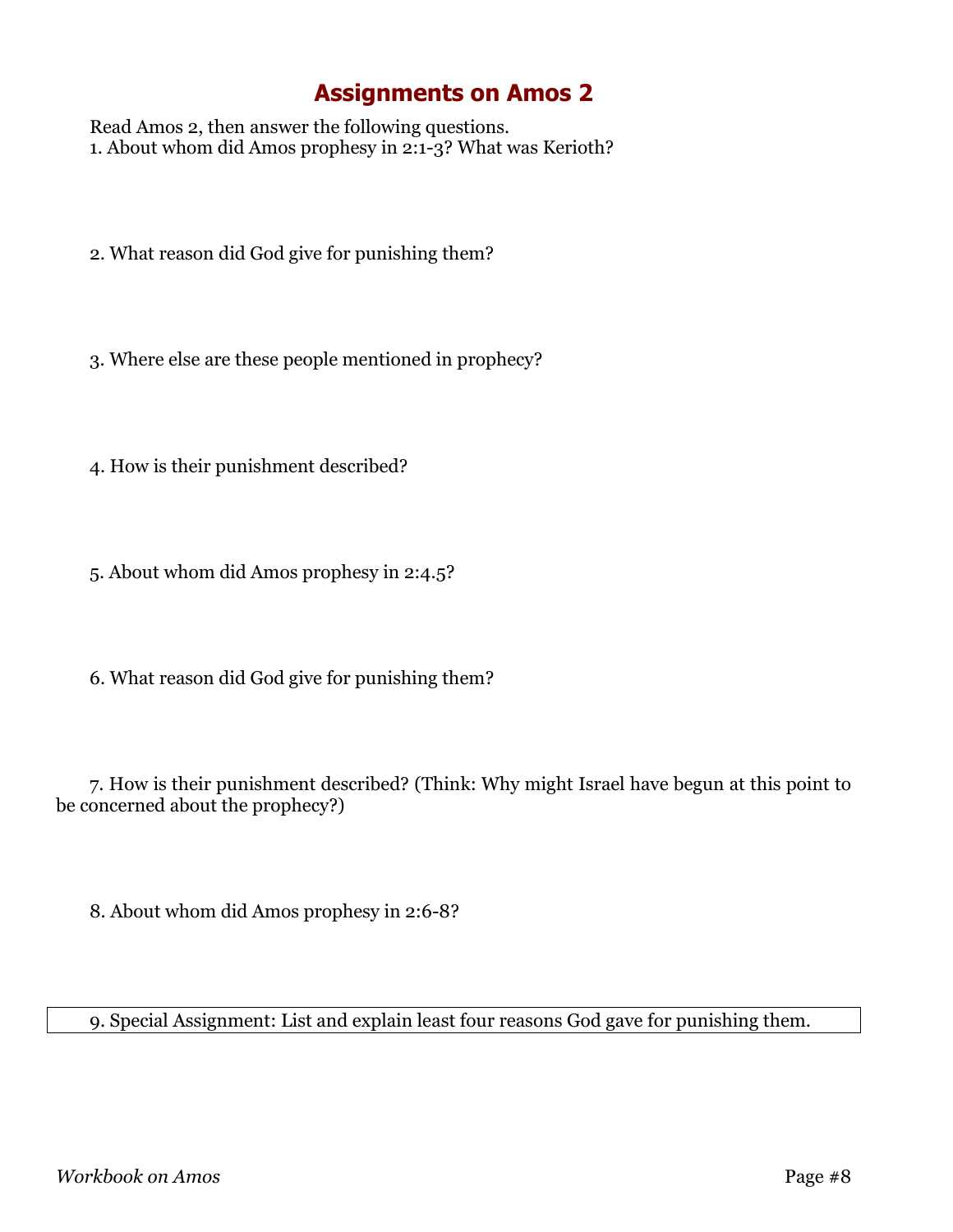10. List other *passages* about proper treatment of the poor.

11. List other *passages* about a man and his father having the same woman.

12. List other *passages* about the rules for a garment taken as a pledge.

13. What had God done for Israel according to 2:9? Give *b/c/v*.

14. What had God done for Israel according to 2:10? Give *b/c/v*.

15. *Special Assignment:* Explain the point of verses 9,10.

16. What had God raised some Israelites to do – 2:11?

17. List other *passages* about Nazarites. Explain what this involved.

18. What had the people done to the prophets and Nazarites – 2:12?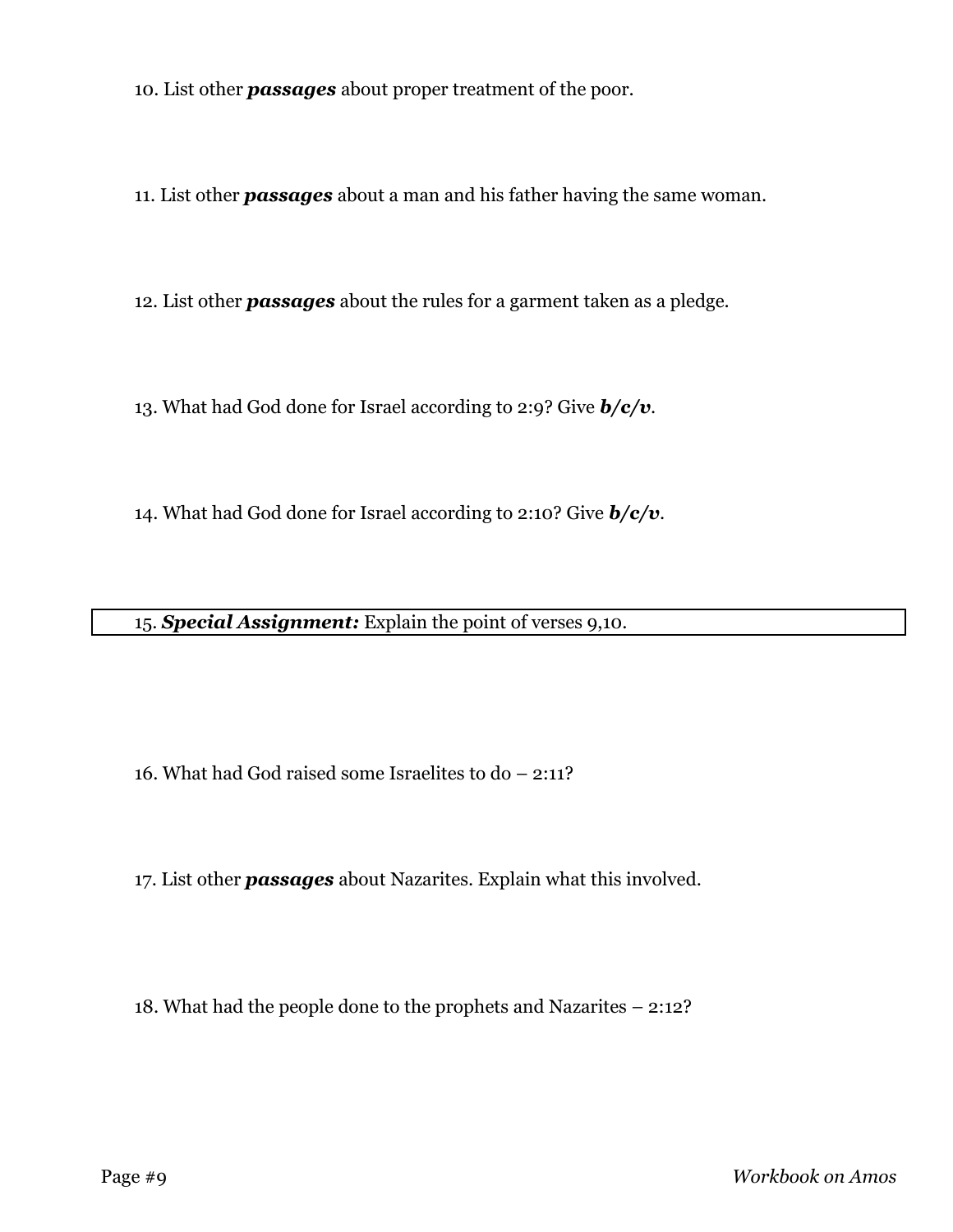20. *Application*: Explain the problem God is describing. How are people today similarly guilty?

21. How did God react to the people's sins – 2:13? Explain.

22. What seeming advantages are listed in 2:14?

23. What seeming advantages are listed in 2:15,16?

24. *Special Assignment:* Explain the message of 2:14-16.

25. *Application*: What are some ways people today sometimes seem to think they can avoid punishment for their sins?

26. List *passages* showing that all men will be judged for their lives.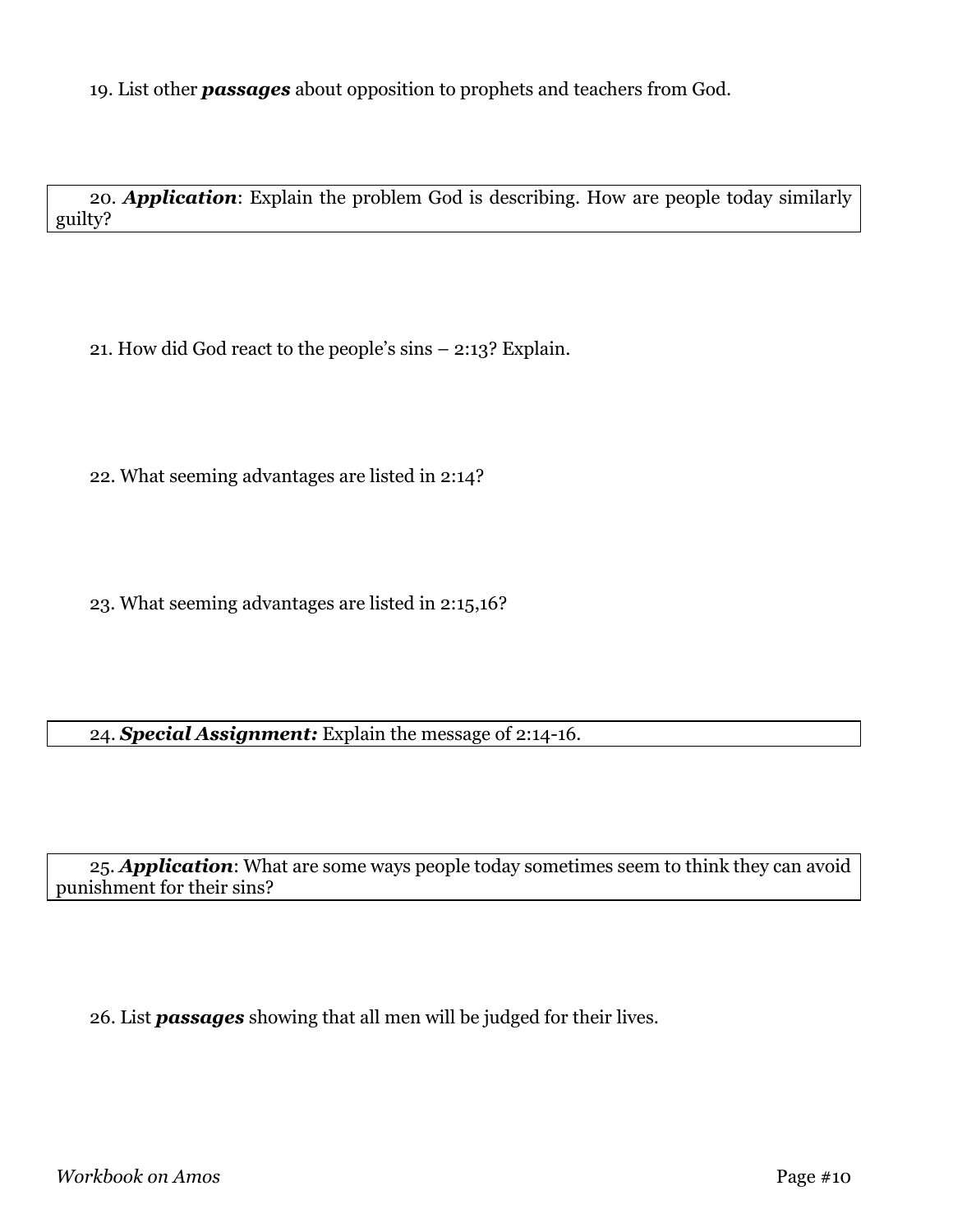Read Amos 3, then answer the following questions. 1. What does God say He had done for Israel – 3:1,2?

2. Why would this give God special reason to punish them for their sins?

3. *Application*: What blessings do we have that give us great responsibility?

4. *Special Assignment:* Verses 3-8 list a series of rhetorical questions that lead up to an intended conclusion. As you study, consider what lesson is being taught.

5. Explain the significance of 3:3. What application is made in the context?

6. *Application*: What lessons can we learn from the concept in this verse?

7. List the illustrations in 3:4,5. What do these illustrations have in common?

8. *Special Assignment:* Explain the application of these illustrations to the message that God gave Amos to speak to Israel.

9. What would be the purpose of blowing a trumpet in a city  $-3.6$ ? What effect should it have on the people?

10. What role would prophets fill that was similar to the blowing of a trumpet  $-3:7$ ? Compare Ezekiel 33:1-5.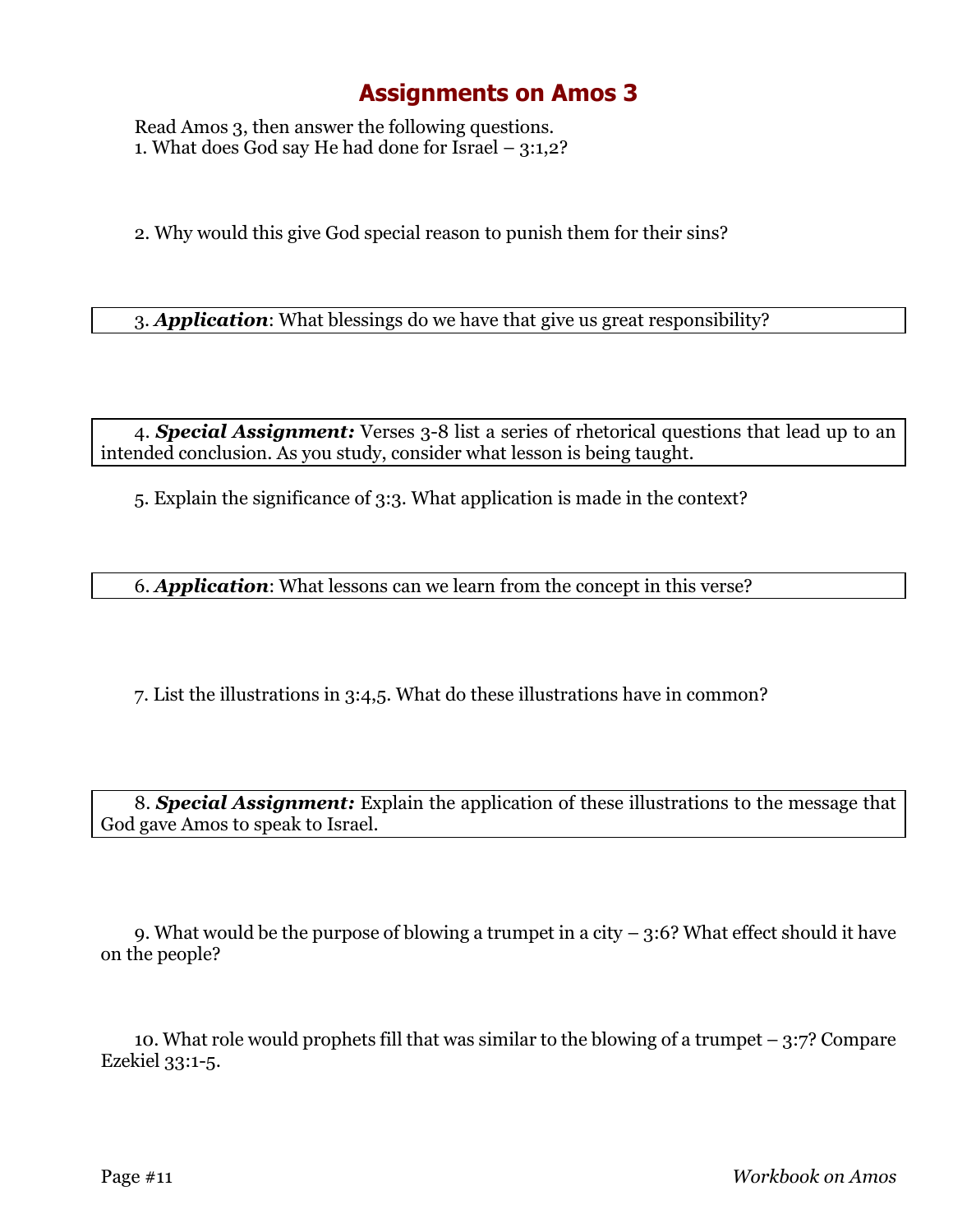11. *Special Assignment:* What illustration is used in 3:8? Explain how this serves as a conclusion for verses 3-8.

12. What does this teach about the work of prophets? List other *passages*.

13. What message is proclaimed according to 3:9, and where should it be proclaimed?

14. What was Ashdod, and what is the significance here of Ashdod and Egypt?

15. What reasons are given for the punishments of Samaria in 3:10?

16. What warning of punishment is given to Israel in 3:11?

17. What illustration does 3:12 use for the punishment of Israel? Explain it.

18. What message should be testified against Jacob in 3:13,14?

19. *Special Assignment:* Explain the significance of the altars of Bethel and why this deserved punishment. Give *b/c/v.*

20. What else would be destroyed according to 3:15? Why mention these things?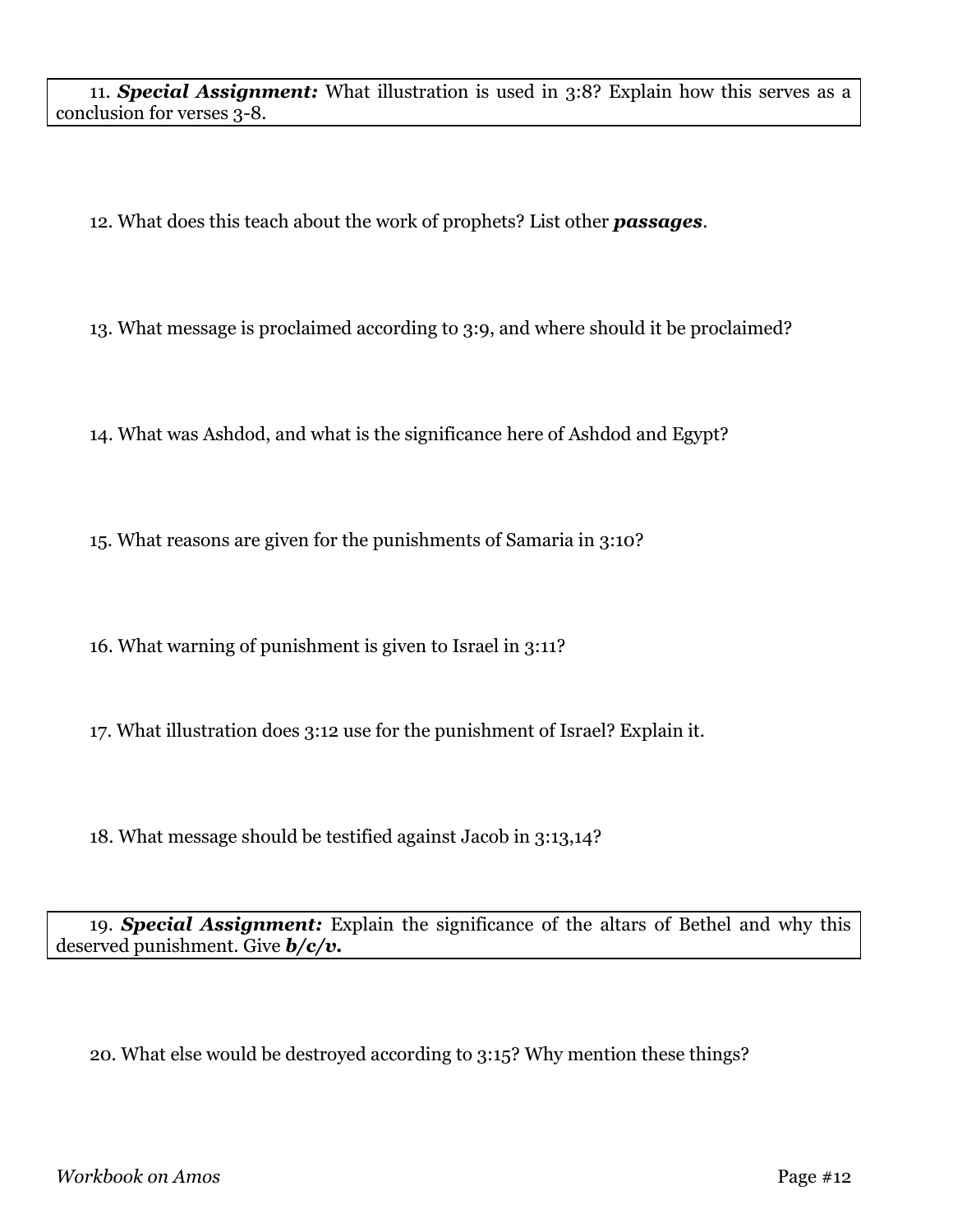Read Amos 4, then answer the following questions.

1. To whom does God speak according to 4:1? For what was Bashan known (Deuteronomy 32:14,15; Psalm 22:12; Ezekiel 39:18; see a *map*).

2. Who were the cows of Bashan, and for what did God rebuke them?

3. List other *passages* about the danger of over emphasizing luxury and pleasure.

4. List other *passages* about proper treatment of the poor.

5. How is their punishment described in 4:2,3?

6. Explain the illustration of the fishhooks.

7. Where did God say the people would transgress – 4:4,5? (Think: What sins were common at these places? See cross-references. See a *map*.)

8. *Special Assignment:* List some of the sins that God says they would commit. What is the significance of offering a sacrifice with leaven?

9. For each of the following verses, describe the punishment that God brought on the people for their sins. For each one list another *passage* that relates to it. Verse 6 –

Verses  $7,8$  –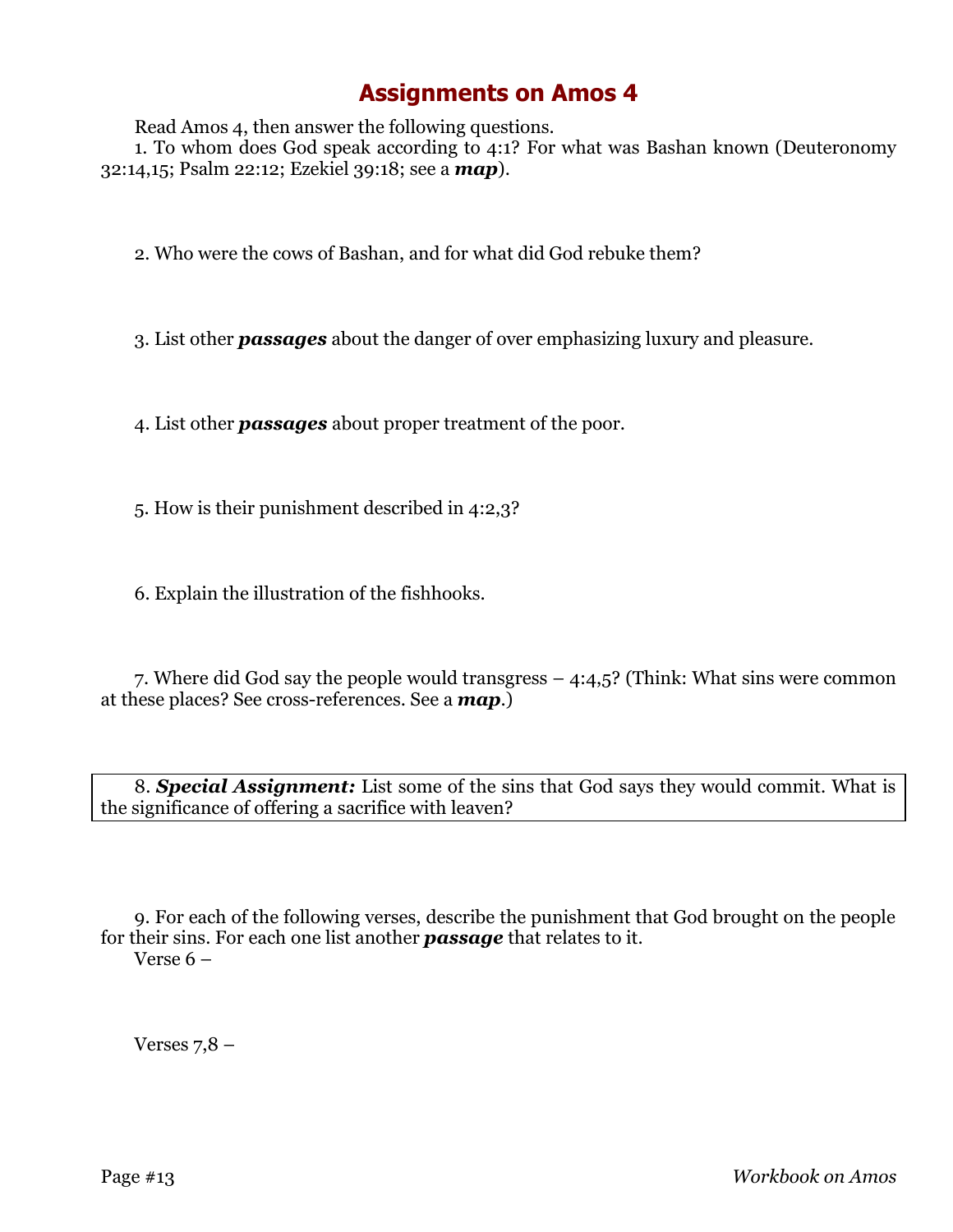Verse 9 –

Verse 10 –

Verse  $11 -$ 

10 What effect did these punishments have on the people?

#### 11. *Special Assignment:* What lesson is God teaching the people in these verses?

12. What did God say Israel should expect as a result – 4:12? Explain the significance of the expression.

13. List the qualities or works that characterize God according to 4:13. Find other passages that describe these things in relationship to God.

14. *Application*: What lesson did God intend Israel to learn? And what lessons should we learn?

15. List other *passages* showing God will judge people for their conduct.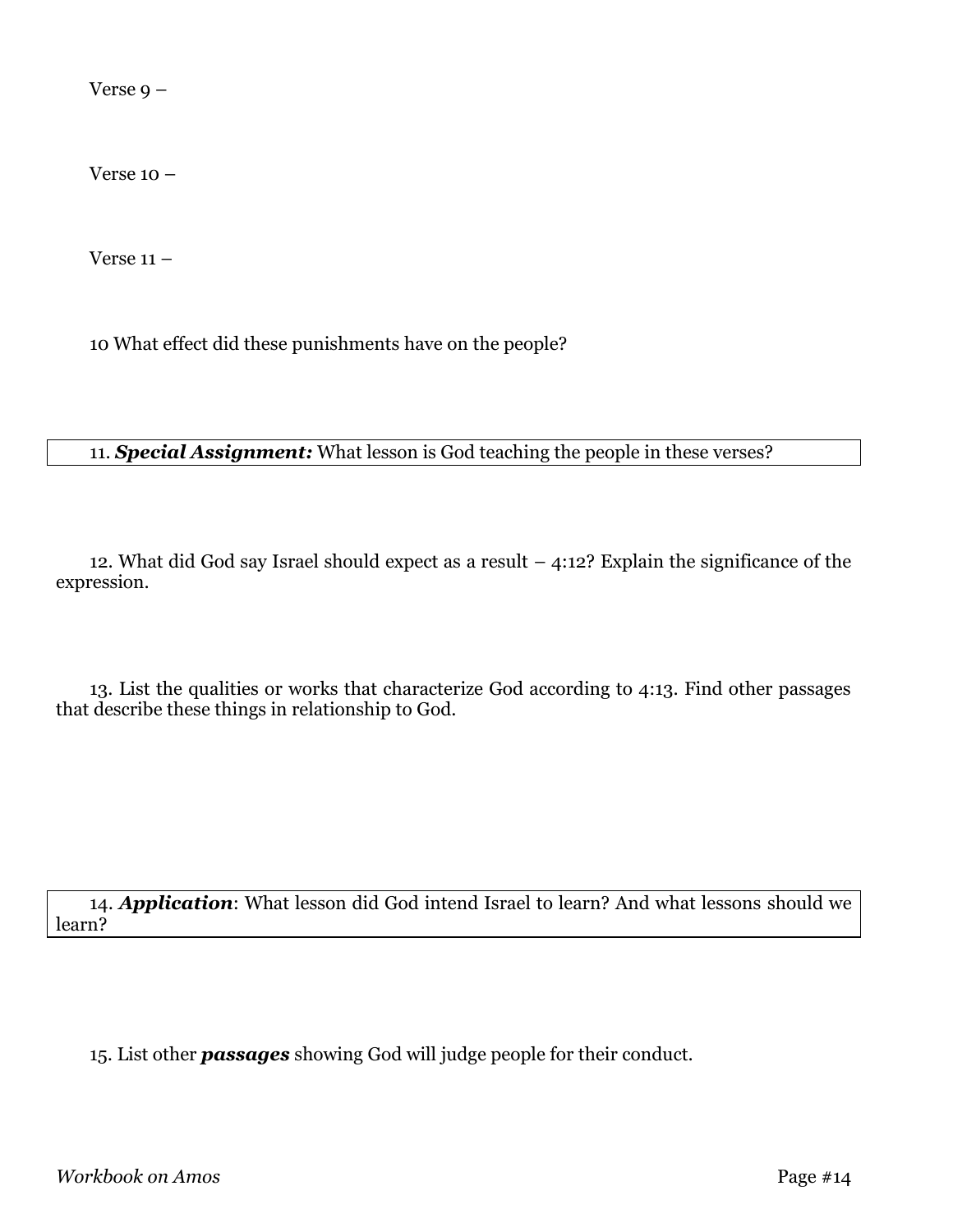Read Amos 5, then answer the following questions. 1. How does Amos describe his message against Israel in 5:1? Define "lamentation."

2. What does 5:2 say would happen to Israel? (Think: In what sense was Israel a virgin?)

3. How is her destruction described in 5:3? Explain the meaning.

4. According to 5:4-6, whom should Israel not seek? What was significant about these places (check cross-references; see a *map*)? Whom should Israel seek instead?

5. Why should they seek the Lord – 5:6? What would happen if they refused?

6. *Special Assignment:* Explain the lessons taught in verses 4-6.

7. What sins did Israel commit according to 5:7?

8. List other *passages* about the importance of justice. Explain the symbols.

9. Make a list of things God has the power to do according to 5:8,9?

10. What are Pleiades and Orion? List other *passages* where they are mentioned.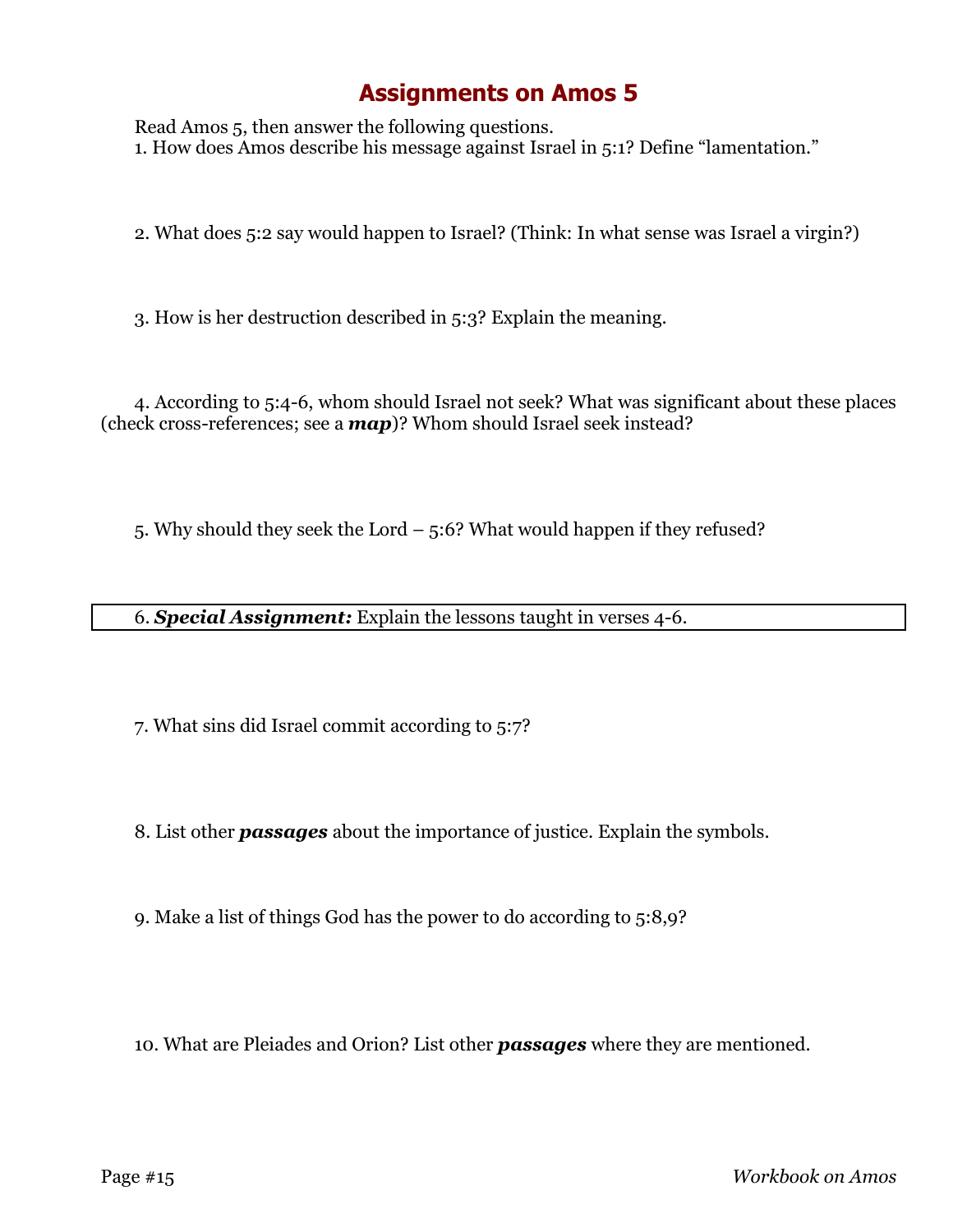11. Explain the significance of verses 8,9. (Think: Why does God emphasize that the Lord or Jehovah is the name of the one who does these things?)

12. For what conduct does God rebuke the people in 5:10?

13. *Application*: List other *passages* about this sin. Give examples of how people today are sometimes guilty.

14. For what conduct does God rebuke the people in 5:11? What would be the consequences of their conduct?

15. How does God describe this sin in 5:12?

16. How do prudent people respond to such a situation – 5:13? (Think: Consider whether this is an appropriate response.)

17. Instead of the way the people were acting, what should they do according to 5:14,15?

18. What reason is given why the people should make such a change?

19. *Application*: List other *passages* about hating evil. What application does this have in a society such as ours that criticizes anyone who speaks out against evil?

20. What consequences are predicted in 5:16,17?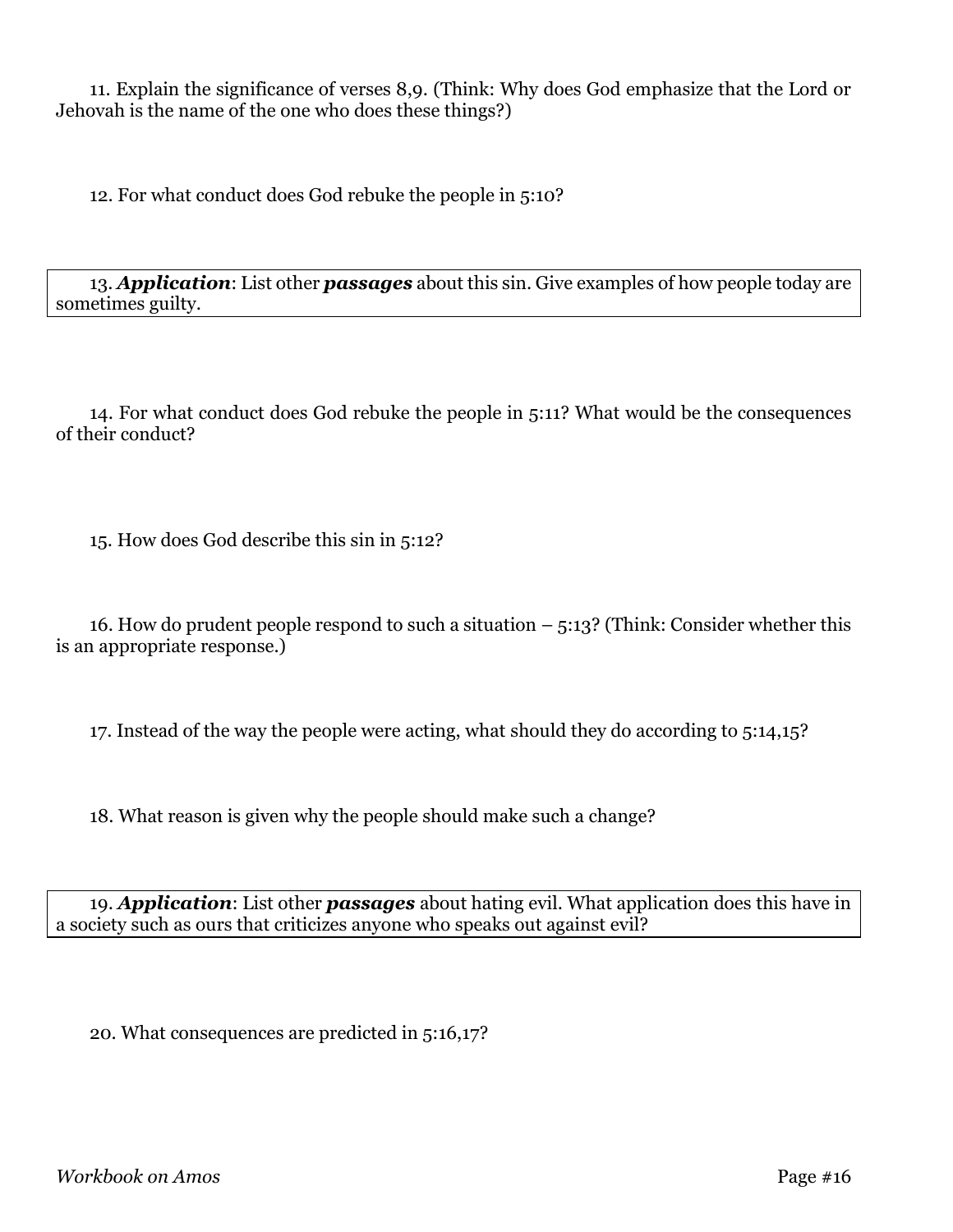21. What would some people desire – 5:18-20? (Think: Why might they desire this?)

22. List other *passages* about the day of the Lord.

23. List and explain the illustrations of what this would be like to the people.

24. *Application*: What reasons are given why the people should not desire this? What lessons should we learn?

25. How did God view the worship the people offered – 5:21-23? What did He say they should do with their worship? (Think: Why would God reject their worship?)

26. List other *passages* about God's attitude toward worship from those who disobey Him.

27. *Application*: What lessons should we learn about our worship and service to God?

28. What must the people do to solve their problem – 5:24? How would this help?

29. What does God ask in 5:25? What is the correct answer, and what is the point?

30. What had the people done according to 5:26? Where is this quoted in the New Testament? (Think: What is the lesson to be learned?)

31. What consequence does God say would come upon the people – 5:27?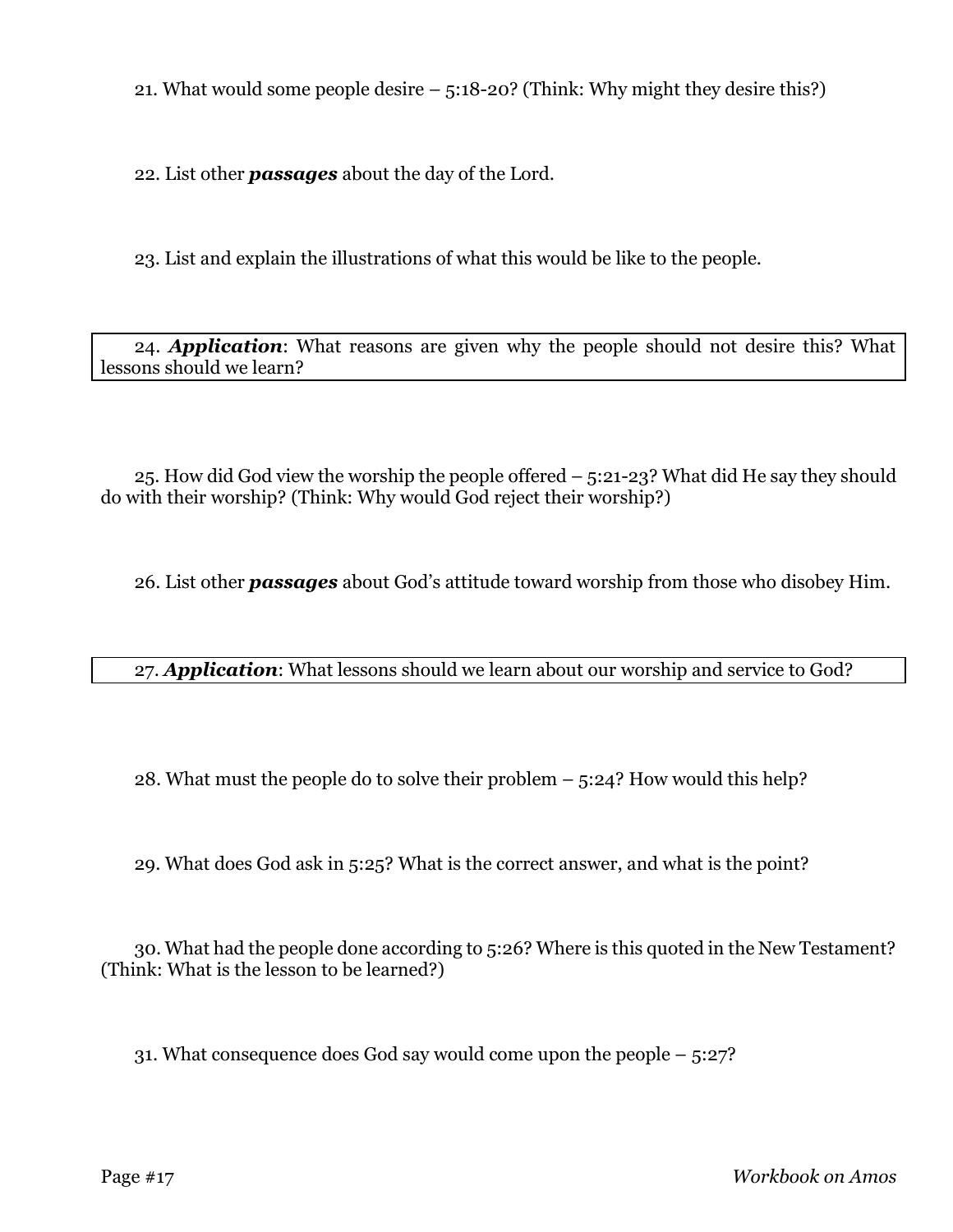Read Amos 6, then answer the following questions. 1. Upon whom is a woe pronounced in 6:1? Who would these people be?

2. Whom else should they observe – 6:2 (see a *map*)?

3. What lessons should be learned from observing these other places?

4. What did they do to deserve a woe – 6:3? Explain the significance.

5. List the luxurious pleasures in which they indulged according to 6:4-6.

6. What did the people *not* think was important – 6:6? Explain.

7. List other *passages* about the danger of over emphasis on materialism and possessions.

8. List other *passages* about the problem of over emphasizing pleasure and entertainment.

9. *Application*: What lessons should people today learn from this example?

10. *Special Assignment:* Did David sin by inventing instruments of music? Give b/c/v. Is the Old Testament authority for our worship today? Hebrews 10:1-10; 7:11-14; 8:6-13; 9:1-4; Galatians 3:24,25; 5:1-6; Colossians 2:13-17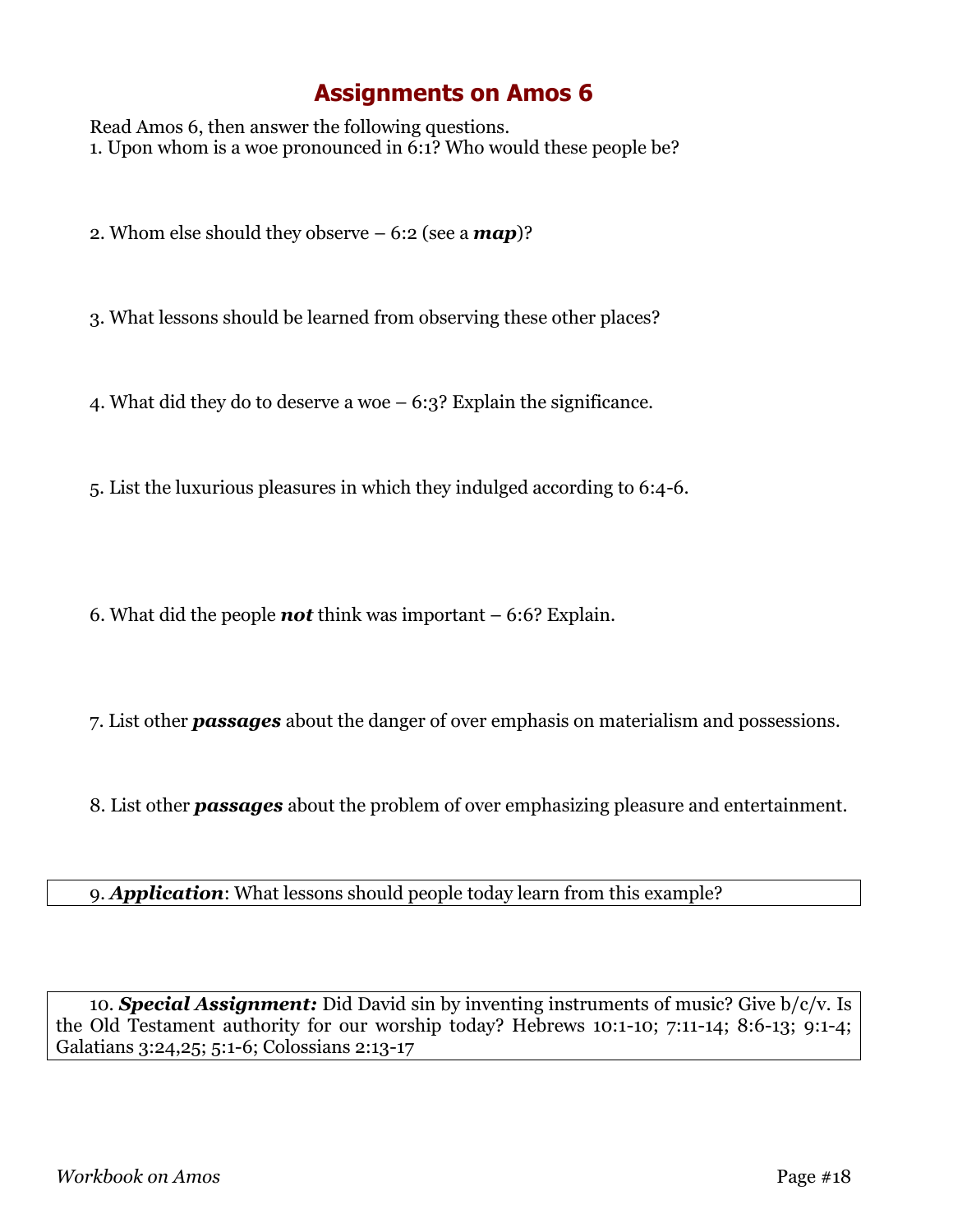11. What kind of music is used in worship in the New Testament (Ephesians 5:19; Colossians 3:16; etc.)?

12. What would happen to the people as a result  $-6:7$ ?

13. How did God view the people – 6:8? Explain the significance.

14. What will happen to those in a house – 6:9,10? How thorough would the destruction be? (Think: What is the significance of not mentioning the name of God?)

15. What command would God give regarding the houses – 6:11?

16. What rhetorical questions are asked in 6:12? What is the significance of them?

17. What had the people done (verse 12)? Explain the illustrations? How does this relate to the rhetorical questions?

18. In what did the people rejoice – 6:13? What is the meaning of Lo Debar and Karnaim?

19. *Application*: Had the people really accomplished great things by their own strength? What lessons should we learn?

20. What punishment would come on the people – 6:14? Explain the significance of Hamath the valley of the Arabah (see a *map*).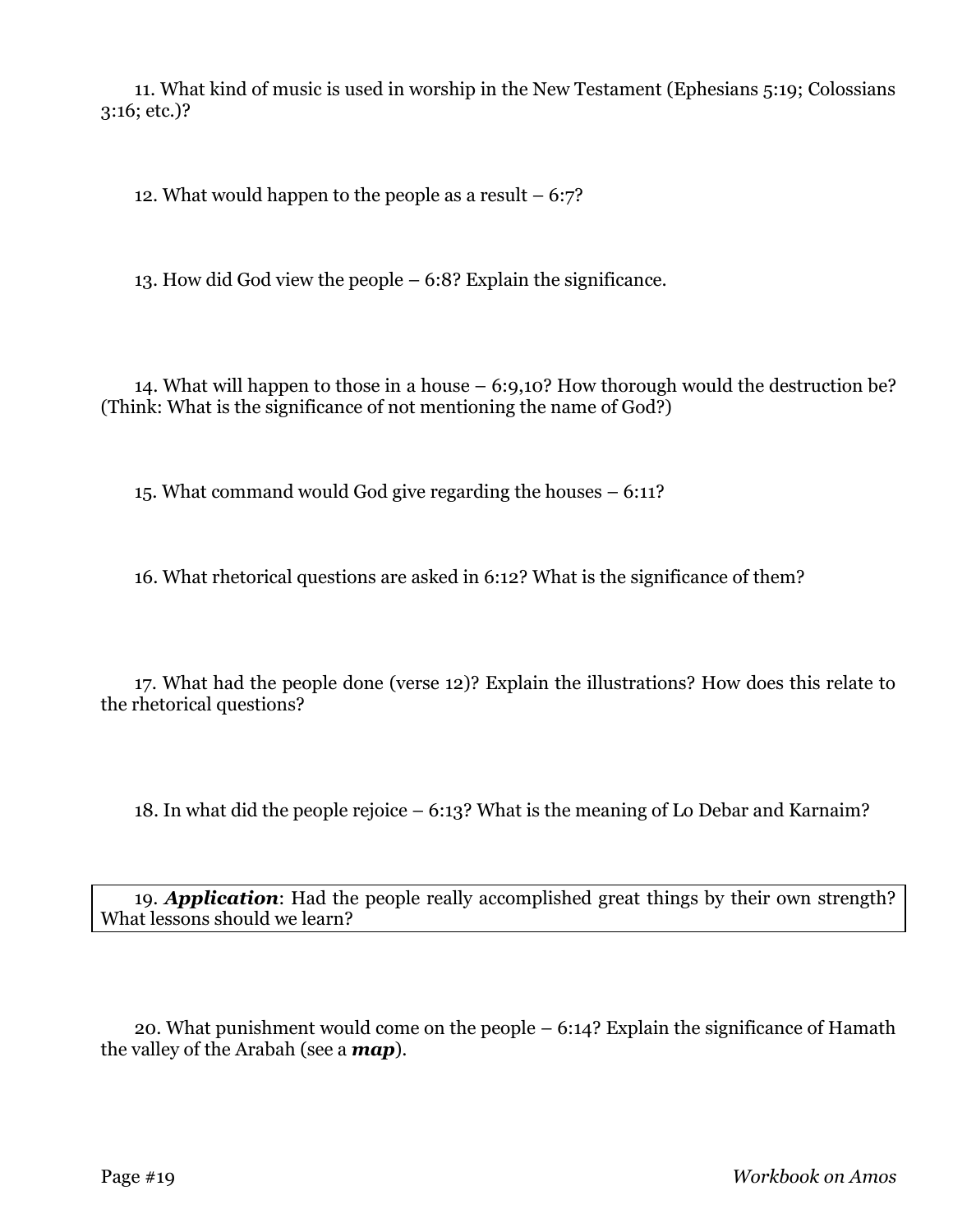Read Amos 7, then answer the following questions. 1. Describe what Amos saw in his first vision  $-7:1$ .

- 2. How did Amos respond to the vision 7:2?
- 3. What troubled Amos about this, and what request did he make?
- 4. What conclusion did God reach 7:3?
- 5. Describe what Amos saw in the next vision 7:4.
- 6. How did Amos respond to this vision, and what request did he make  $-7:5$ ?
- 7. What conclusion did God reach 7:6?

8. *Application*: What can we learn from the requests of Amos about the power of prayer? Give other similar examples elsewhere.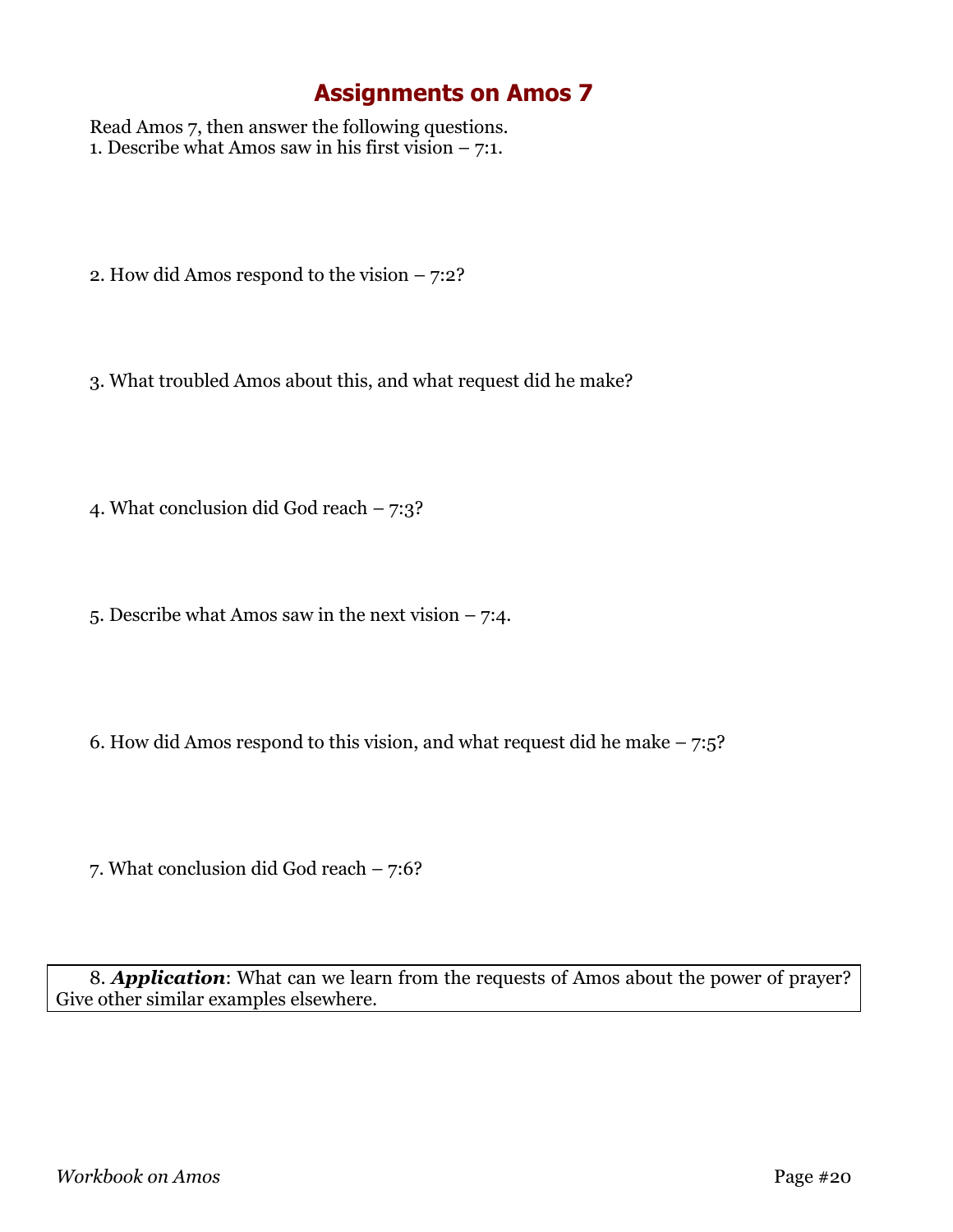9. What did Amos see in the next vision  $-7:7,8$ ?

10. What is a plumb line, and what did God intend to do with it?

11. What would the result be  $-7:9$ ?

12. Explain the illustration and give other similar examples in Scripture.

13. *Application*: What do the Scriptures teach about the importance of following God's standard or pattern. List other *passages*.

14. Who made an accusation against Amos, and what accusation did he make – 7:10?

15. What did he accuse Amos of having said – 7:11? Was this an accurate accusation?

16. What did he tell Amos to do – 7:12,13?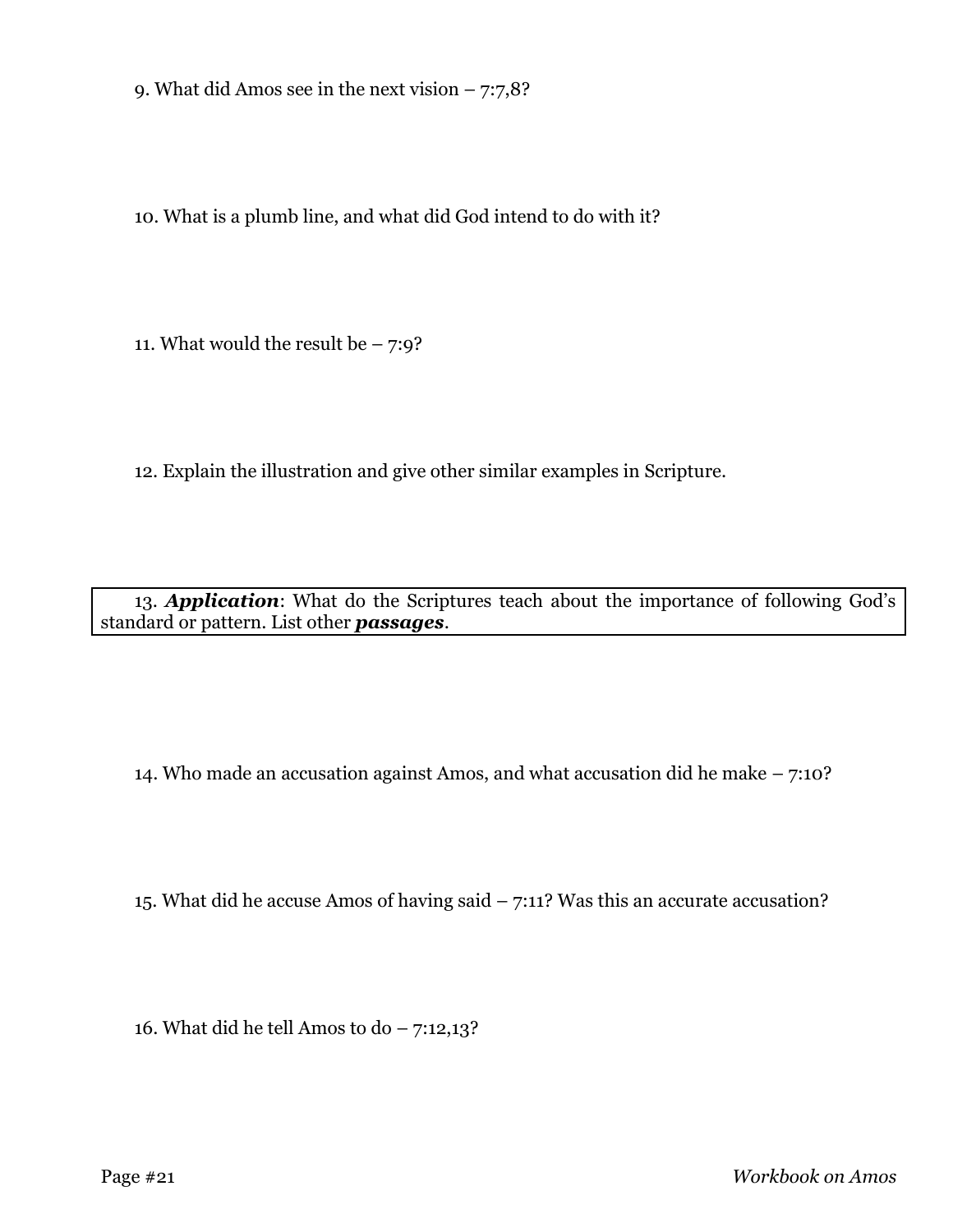17. List other *passages* in which people oppose those who teach the truth.

18. *Application*: Give examples in which people today sometimes do similar things.

19. What answer did Amos give to Amaziah – 7:14,15?

20. Explain how the response Amos gave would answer the accusations of Amaziah.

21. *Application*: What lessons should we learn from the response Amos gave?

22. What consequences did Amos say would come upon Amaziah – 7:16,17?

23. Explain how this was an appropriate response to the accusation Amaziah had made.

24. *Application*: What lessons should we learn from the stand that Amos took?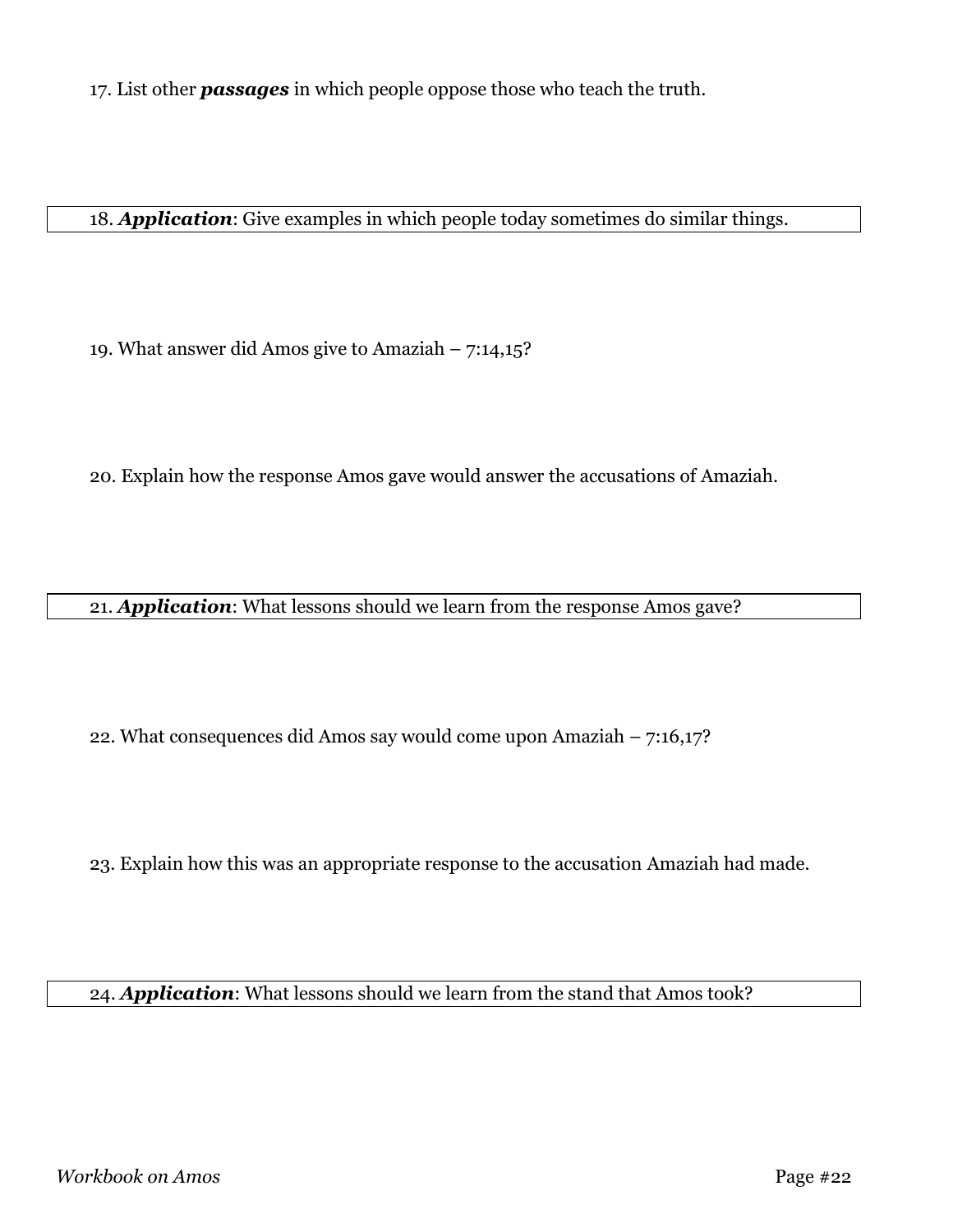Read Amos 8, then answer the following questions. 1. Describe what Amos saw in the vision in 8:1-3.

2. What did the Lord say would be the meaning of the vision?

3. *Special Assignment:* Explain the connection between the vision and the application God made. (What would happen to a basket of summer fruit after it was harvested?)

4. List the accusations the Lord made against the people in 8:4-6.

5. Explain the meaning of the small ephah and the large shekel.

6. List other *passages* about dishonest business practices.

7. *Application*: What lessons should we learn from these accusations against Israel?

8. Explain the significance of their desire for the New Moon and the Sabbath to be past.

9. *Application*: Do people today ever wish to do something other than worship God? Explain.

10. What did God swear in 8:7? List other similar *passages*.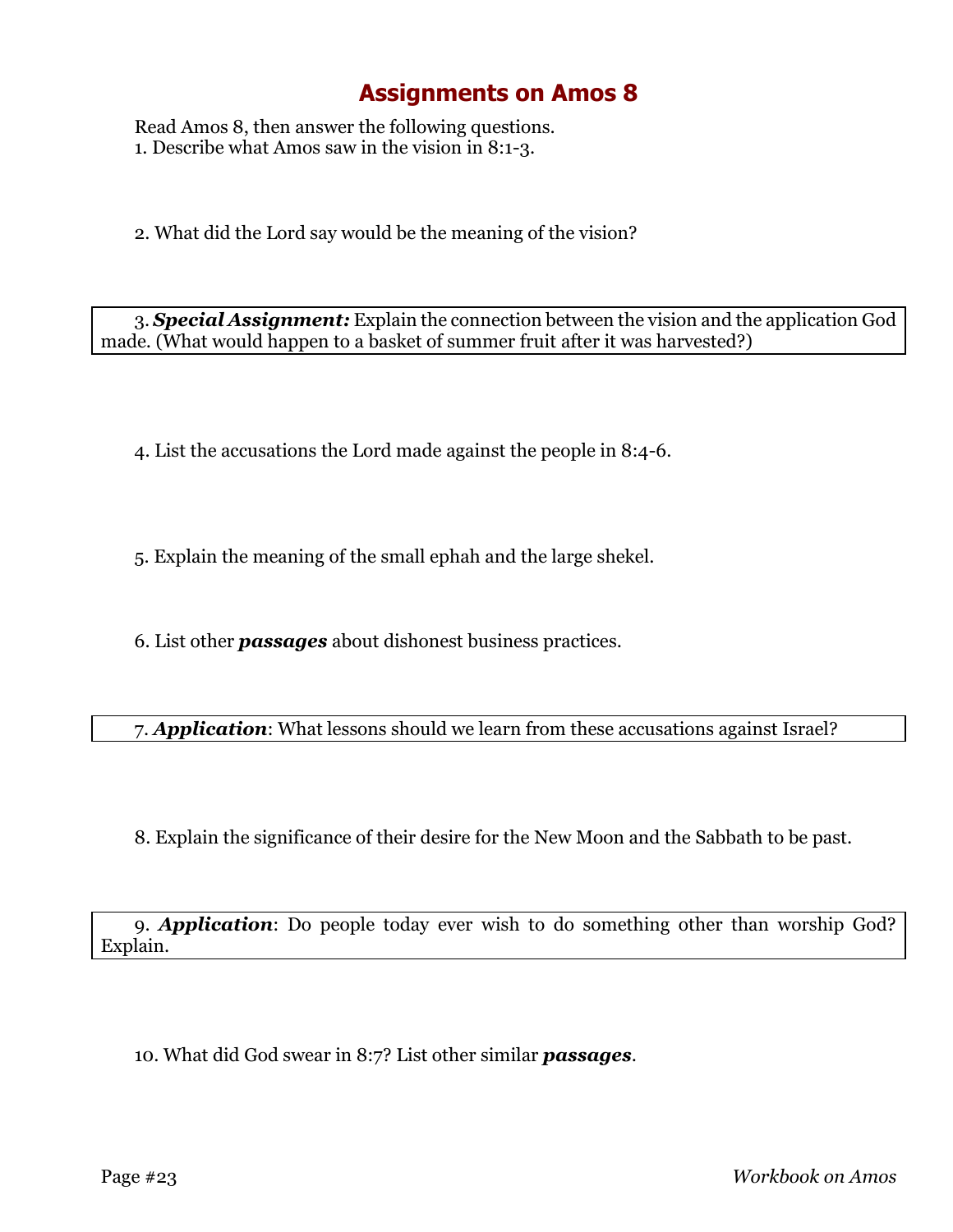#### 11. *Application*: What should we learn from God's promise to remember Israel's sins?

12. What consequence did God describe in 8:8? Explain the meaning of swelling, heaving, and subsiding like a river.

13. Explain the symbolism of 8:9. Where else are such symbols used in prophecy?

14. What would the consequence be to the people – 8:10? Explain the significance of sackcloth and baldness.

15. What punishment did God predict in 8:11,12?

16. List other similar *passages*.

17. *Application*: Explain why a lack of prophetic revelation would constitute a punishment. What should we learn?

18. What would happen to the virgins and the strong young men – 8:13? (Think: If so, what would happen to those who are elderly and feeble?)

19. What error did the people commit according to 8:14? (Think: What is the significance of Samaria, Dan, and Beersheeba?)

20. What happened to the people as a result?

*Workbook on Amos* Page #24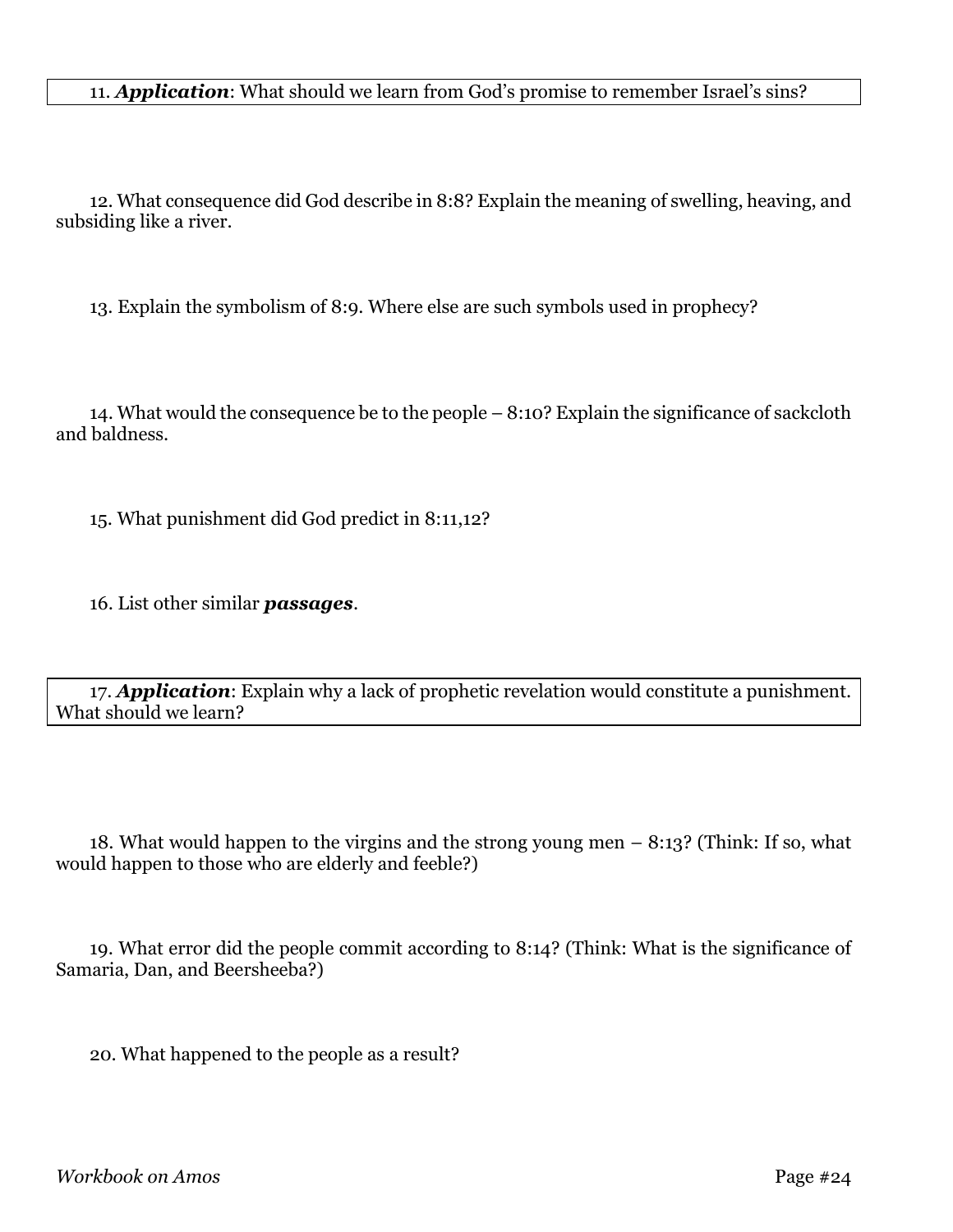Read Amos 9, then answer the following questions. 1. Describe the vision that Amos saw in 9:1. What punishment would God bring?

2. In 9:2-4 God describes various places people might attempt to go to escape from Him. List these places and tell in each case what would happen to the people.

3. List other *passages* showing that people cannot hide from God or escape the consequences of their sins.

4. How does 9:5 describe God's ability to bring calamities on the earth? (Think: What is the significance of the earth swelling and subsiding like a river?)

5. What does God do according to 9:6? Explain.

6. Why does God emphasize His name in this connection? (What significance does this have as compared to idolatry?)

7. To what nations does God compare Israel in 9:7 (see a *map*)? What does God claim He did for them?

8. *Special Assignment:* What lessons is God teaching Israel by this comparison?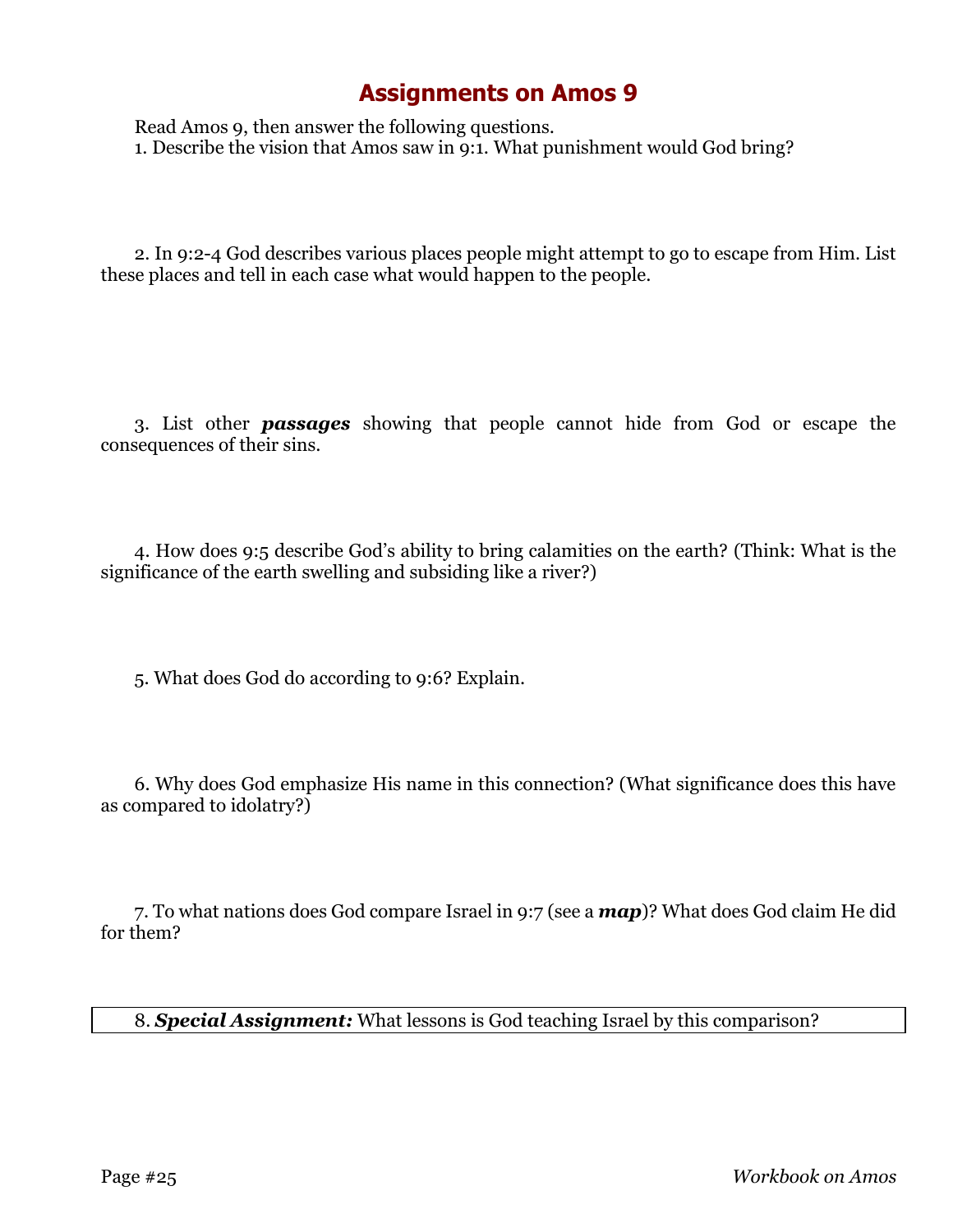9. How does God describe the kingdom in 9:8, and what does He say He will do to it? How complete would the ruin be?

10. List other *passages* about the remnant of Israel or Judah.

11. According to 9:9, what will God do to the people? Explain the illustration.

12. *Application*: In what way would 9:9 be reassuring to the remnant? What benefit can this lesson be to us?

13. What would happen to those who thought no calamity would overtake them – 9:10?

14. *Case Study:* What application can this context have to the doctrine of once saved always saved?

15. What will happen to the tabernacle of David according to 9:11,12?

16. Where is this quoted in the New Testament, and what use is made of it?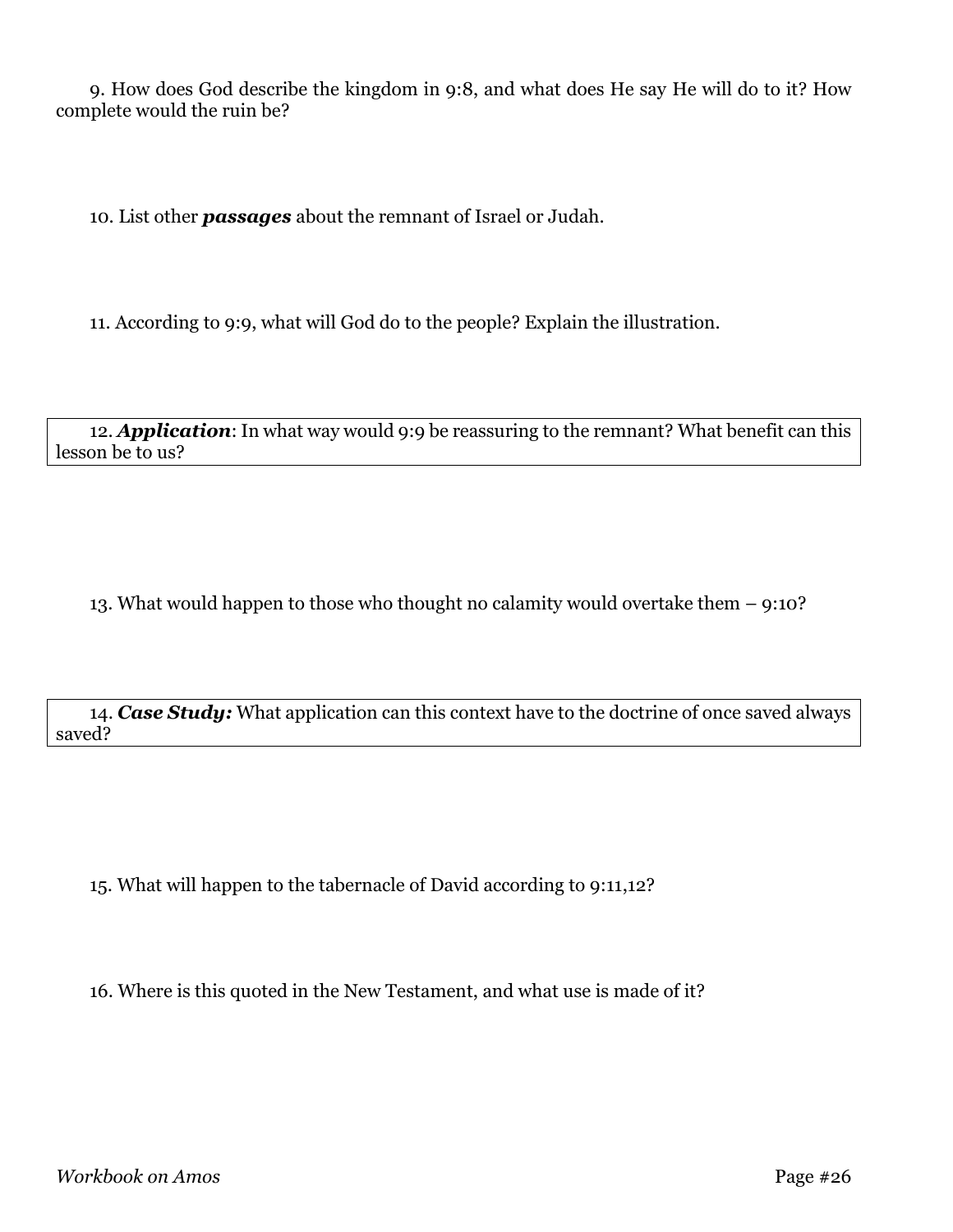17. *Special Assignment:* In what sense has David's tabernacle now been rebuilt, and what is the consequence to the doctrine that the reign of Christ over His kingdom must be fulfilled in a future millennium?

18. List other *passages* that show whether Jesus now reigns as King over His kingdom.

19. What does 9:13 predict would happen?

20. Explain the meaning of 9:13, remembering that the context is describing the work of the Messiah.

21. What does 9:14 say would happen to the captives of God's people?

22. Explain the meaning of verse 14, again remembering the context is Messianic.

23. What blessing is finally predicted in 9:15? Once again, explain remembering the application to the coming of Jesus. (Hint: What is the New Testament significance of entering the promised land?)

24. *Application*: Summarize the sins Israel committed according to Amos, which we should also avoid.